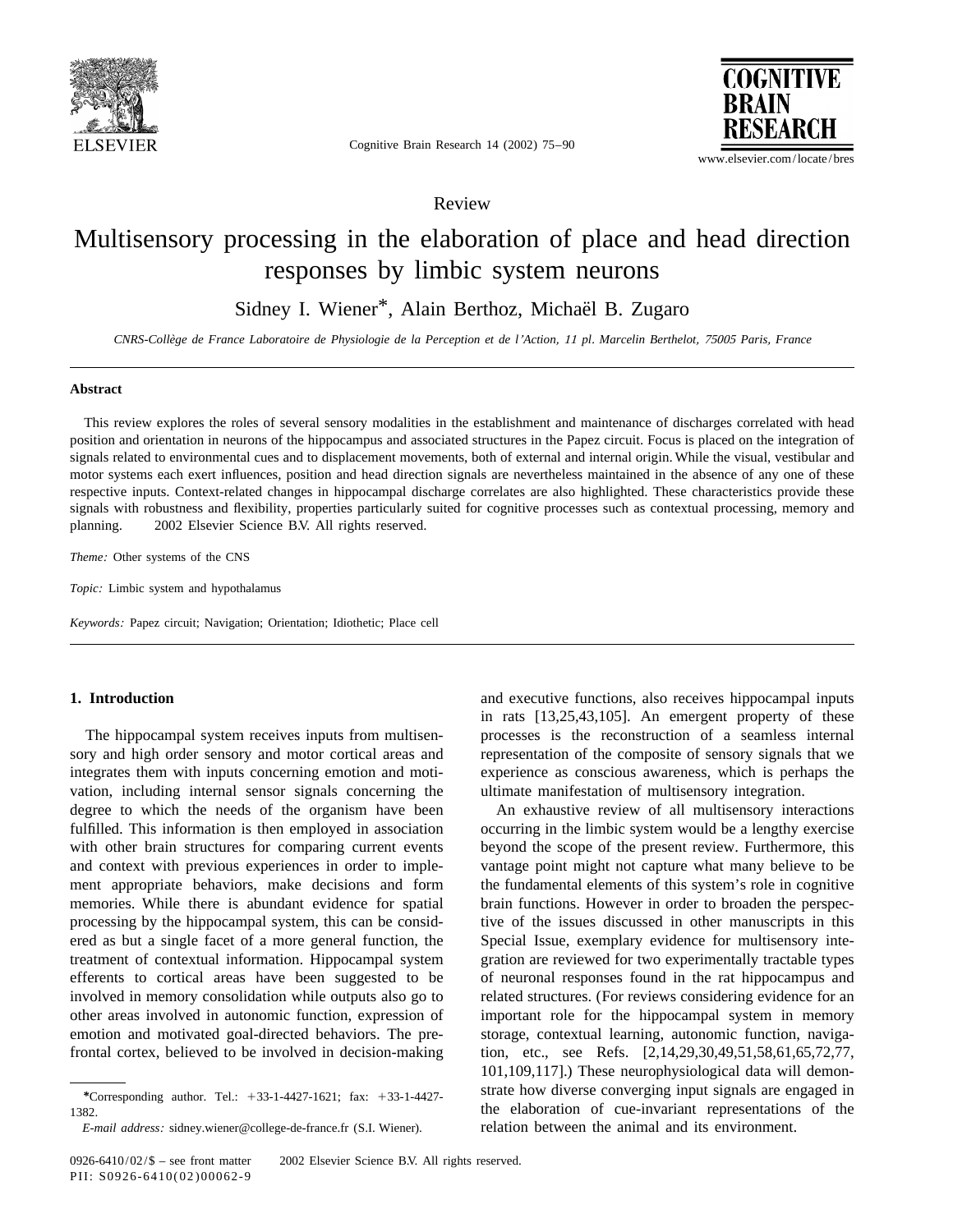In these brain systems many synapses distant from the vital, but sometimes confusing, issue of *reference frames*. sensory epithelia, the approaches of classical sensory The *egocentric* reference frame identifies the positions of physiology are rarely applicable for analysing the events external stimuli relative to the animal and its receptor leading to activation of neurons. Such strategies have organs. This is suitable while the animal remains stationhistorically been based on a conceptual framework of ary. However, once the animal moves, the egocentric hierarchically organized series of relays from sensory orientations of stable objects in the environment vary receptors to primary, then cascading to higher order heterogeneously as a result of perspective. These complex cortical areas. In contrast, in limbic structures the conver- changes are taken into account by brain systems which gence of inputs from a wide variety of brain regions and employ *allocentric* reference frames—these are centered extensive reciprocal connections at many levels provide on environmental cues only, irrespective of the position of neurons with rather sophisticated discharge correlates, the perceiver's body and sensory organs. Most often this which are often considered in terms of *internal representa*- involves the configuration of, or relations between fixed *tions of the environment*. This anthropomorphic expression landmarks in the environment. Special cases of allocentric is unsatisfactory since it suggests that there is an internal reference frames may be centered on a single object, or observer, as well as a tangible representation, rather than a even one in motion. For example, in order for a predator series of dynamic changes of patterns of cell activity. giving chase to pounce upon escaping prey, it fixes its gaze Rather, this may better be considered as a *mapping* in a on the prey and the positions of stationary environmental mathematical sense, where each situation that is ex- cues are perceived as moving relative to this central object. perienced would have a corresponding activity distribution It is not known what algorithms are actually performed in the brain of a given individual. (The term 'mapping' is by neural circuits to direct displacement movements. used to avoid misinterpreting it in the sense of an internal Processes equivalent to triangulation could be employed to map, which once again raises the problem of the poor derive information on the spatial relations between multihomunculus who must decipher it.) In this way, these ple cues sensed by the animal. In order to explain the patterns of neuronal activation are sensitive to ongoing capacity of animals to return to the origin of a long changes in the animal's relations and interactions with the trajectory, after the initial orienting cues are no longer environment, as well as the effects these have on the available, the Mittelstaedt's [55] invoked 'path integrainternal sensors and regulators of the physiological state of tion', a memory mechanism where successive displacethe individual. In effect the limbic neurons integrate inputs ment movements would provide proportional increments signalling external events with the internal emotion-related onto an internal representation of the distance and angle responses that they trigger. Unfortunately little is known required for the return journey. The neurons described about the influence of internal state on the spatial re- below could participate in such processes. sponses that will be discussed here, and this may well prove to be a fruitful line of investigation for future 1.2. *Sensory signals related to one*'*s own movements* studies, in light of the considerable evidence for hippocampal involvement in autonomic function and in disorders Motor activity provides an often underestimated and such as stress, anxiety and depression (e.g. Ref. [29]). poorly understood source of information about the environ-

responses that are influenced by multisensory as well as organs (orienting towards a source of signals, active touch, internally generated motor-related information: *place* and sniffing). The brain must accurately signal body displace*head direction* responses. These complementary types of ments in order to compensate for movements of the information are coded by distinct, but interconnected sensory apparatus. This is necessary to distinguish whether groups of neurons. Since experimental lesions to these to attribute perceived movements to one's self or to targets structures provoke impairments in certain types of orienta- in the environment. Furthermore, displacements produce tion and navigation behaviors [57,102,106], they are parallax effects providing depth information and permitting considered to code spatial information concerning the reconstruction of the spatial relations among landmarks. environmental context that is employed for episodic mem- Displacement information can be transmitted by optic field ory (e.g. Refs. [36,83]). First we will provide a theoretical flow, vestibular, proprioceptive, motor command and basis for describing these spatially correlated discharges, efferent collateral systems, as well as combinations of followed by a brief summary of their basic properties, then these multi-'sensory' signals of movement. the main body of the paper will provide a more detailed, Worthy of further attention is the so-called vestibular but not exhaustive, presentation of evidence of their system, which provides a notable multisensory exception multisensory aspects. to classical concepts of the organization of primary sensory

We focus here on two types of limbic forebrain neuronal ment. Well-known examples include movements of sense

systems. Even at the level of the second synapse from the 1.1. *Reference frames* vestibular sensory epithelium there is already convergence with inputs from the optokinetic system and also prop-The problem of describing body displacements raises the rioceptive and (at least from the oculomotor system) motor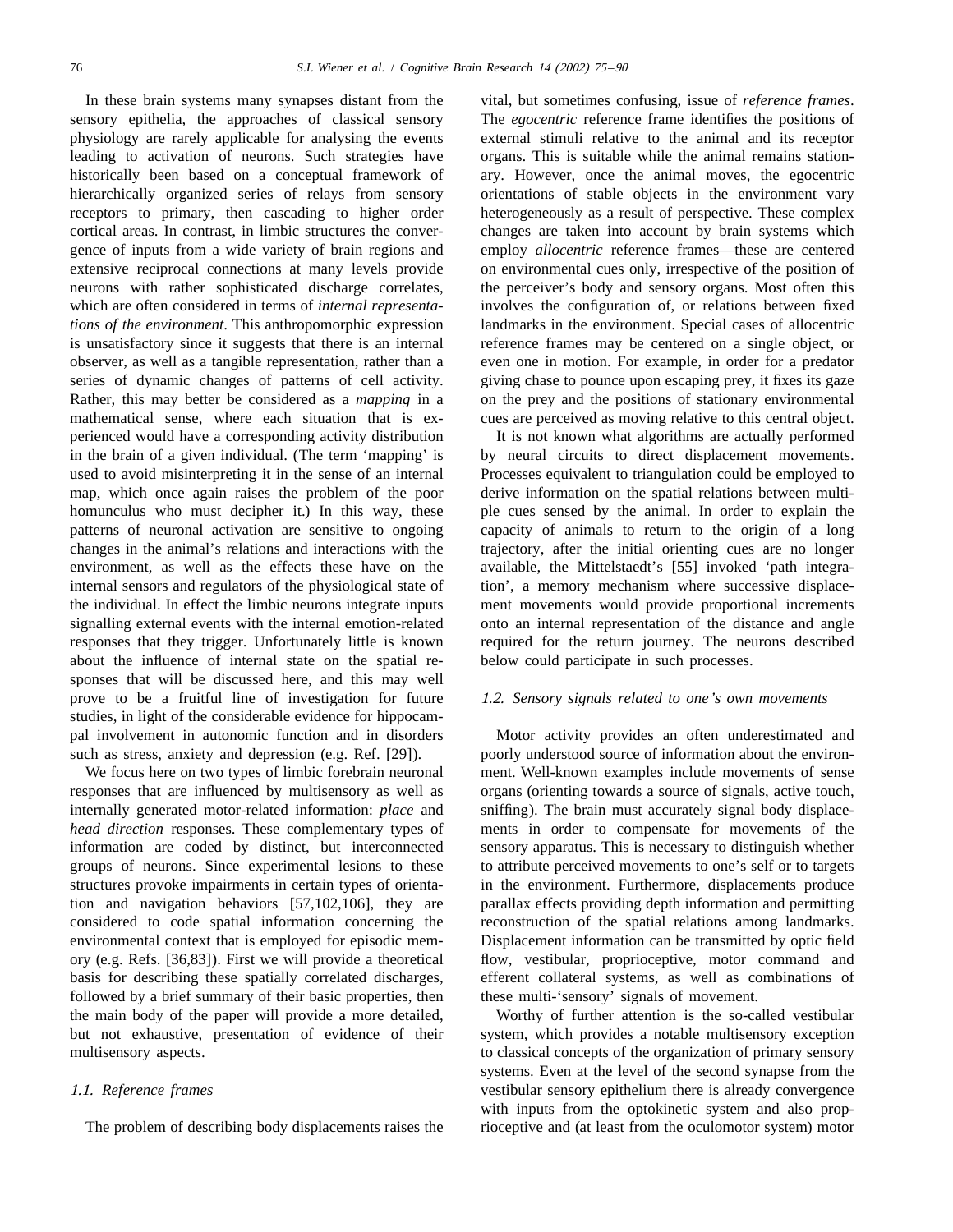efferent collateral inputs [6,31]. A common property of solve mazes and other problems. This technique provides these systems is sensitivity to the movement of the head in the opportunity to observe brain activity under somewhat space. The rich variety of these inputs confers enhanced more 'natural' conditions, without interference from the responsivity to a wide range of dynamic movements under anesthetics required for acute recordings. To take a specific light and dark conditions. However the internal mecha- example, the hippocampal electroencephalogram (EEG) nisms of these systems are susceptible to faulty processing shows rhythmic slow wave activity in the *theta* band which can give rise to illusory perceptions of orientation (4–12 Hz), which occurs primarily as the unrestrained and movement. The effective stimulus for the vestibular animal walks, sniffs and performs other 'automatic' beend-organs is acceleration due to gravity as well as to haviors. This corresponds to rhythmic waves of alternating inertial forces from rotational and linear movements. These hyperpolarizing and depolarizing membrane potentials of forces also excite many somatosensory submodalities the hippocampal principal neurons induced by excitatory including proprioceptive, kinesthetic and visceral systems. and inhibitory septal inputs. Many hippocampal neurons The vestibular end-organs are sensitive to acceleration, but discharge in synchrony with this rhythmic activity, for not to constant velocity movements, and the velocity example, pyramidal cells show phase precession, gradually signals carried by vestibular primary sensory neurons arise changing their preferred phase over several theta cycles from (mathematical) integration of accelerations. For this [70]. Anesthetics alter this kind of synchronizing activity to be applied to update the position and orientation which has been proposed to be vital for ensembles of responses discussed below, yet another integration must neurons to coordinate their activity as well as for multisentake place. This gives rise to inevitable errors which can sory integration. Even immobilizing restraint in awake accumulate over time, becoming unacceptably inaccurate animals sharply alters the properties of these neurons and after 10–20 s. Golden hamsters passively displaced in synchronous rhythmic activity. However recordings in darkness following an outward journey from the nest freely moving animals introduce the risk that behavior is accurately take into account relatively brief rotations, but difficult to monitor completely, and that animals will adopt not longer duration linear displacements in their return undesired behaviors. This creates a challenge for conclutrajectories [17]. This indicates that for this type of spatial sive identification of cell responses. orientation problem (which Matthews et al. [48] have It is important to note that the word 'responses' is shown requires an intact hippocampus) vestibular signals employed here in a different manner than the classical concerning rotations are employed, but those for transla- usage for sensory physiology. A more suitable expression tions are ignored. The brainstem vestibular nuclei also is 'discharge correlates', but for convenience, 'responses' receive optic field flow information transmitted from the will also be used interchangeably. A wide variety of specialized *accessory optic* system which, in contrast, is sensory and motor events can be associated with disprimarily sensitive to low velocities. In effect, movements charges of these neurons and, as will be described below, of the animal, or of the visual field, trigger a retinal slip the current behavioral state is an important factor for this. velocity signal which can induce vection—the well-known For example, a single hippocampal neuron can show illusion of self-movement elicited by an adjacent train different discharge correlates when the rat (or monkey) is starting to leave the station. This will be further discussed confronted with a different behavioral context [120]. below as a possible cue for updating of orientation and Furthermore, while the spatial coding of place and head

recordings in awake, freely moving animals. While this orientations) in order to determine selective firing proptechnique provides insight into fundamental processes erties, and also to the fact that the cells no longer respond without interference by anesthesia and restraint, this limits in the same manner when the animal is restrained. recordings to extracellular action potentials and EEG activity. The electrodes optimal for these recordings might select non-representative subpopulations of cells with **2. Hippocampal place responses** particular geometric properties, such as large diameter. After the rat has recovered from surgical implantation of Pyramidal neurons of hippocampal subregions CA3 and an advanceable group of electrodes, a cable containing CA1 discharge selectively when the rat (or mouse) oclamps is attached to the head stage. As the animal moves cupies a small region (the 'firing field') as it forages or about, cell activity is recorded and head position and explores in the experimental environment [50,64,86]. orientation are tracked automatically with a video system. O'Keefe [69] (p. 425) has defined a 'place cell' as '[...]a The rats are often pre-trained to perform simple foraging cell which constructs the notion of a place in an environand exploration tasks, and in some experiments even to ment by connecting together several multisensory inputs

position representations. direction neurons is influenced by sensory and motor information, this can rarely be studied as cell responses 1.3. *A few technical considerations* time-locked to punctual stimuli as sensory neurophysiologists are accustomed. This is due in part to the need to Many of the results presented below come from chronic sample cell activity as the rat is in many positions (or head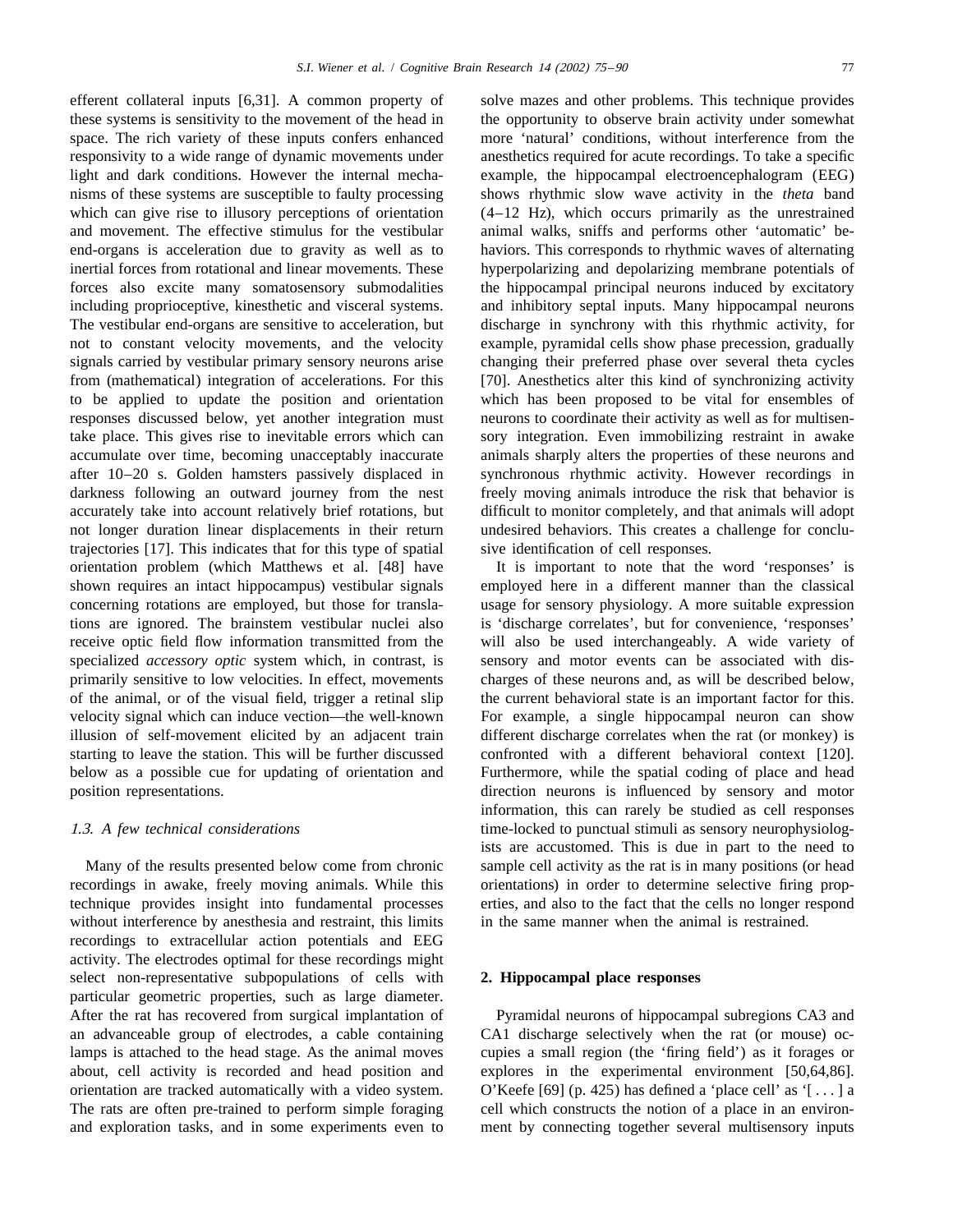each of which can be perceived when the animal is in a single neurons, each cell has a distinct firing field and the



particular place in the environment' (data supporting this ensemble of the fields can span the environment are presented below). In simultaneous recordings of several [16,35,64,121]. Since the discovery of these hippocampal responses by O'Keefe and Dostrovsky in 1971 [68], many experiments have investigated the types of cues informing these hippocampal location-selective responses.

## 2.1. *Influence of visual stimuli*

In some of the earliest investigations of hippocampal place responses, the rat was placed on an elevated maze with several arms radiating from a central platform (the *radial arm maze*). This was placed in the center of a neutral room containing an array of highly salient, movable cues. Cell activity was recorded, then the rat was removed from the maze. To test which cues controlled the position-selective responses, successive manipulations either rotated the maze by a fixed angle, or shifted the array of cues in the room, rotating them about the stationary maze. In either case, when the rat was returned, the firing fields of the neurons remained in the same position relative to the array of cues in the room, but the positions of the respective maze arms were not taken into account [64,74]. This indicates that the visual signals concerning cues in the room exert a greater influence than cues on the maze itself such as odors or textural irregularities of the maze surface. However the visual cues were also particularly salient in these experiments since the maze arms were intentionally designed to be indistinguishable. These results are important because they establish that distal, allocentrically-referred cues *can* control hippocampal place selectivity. Evidence presented below will

Fig. 1. Simultaneous recording of hippocampal place and AD head direction cell responses before and after cue card rotation (data of Knierim et al. [38]). Above, the experimental apparatus consisted of a 76 cm diameter cylindrical enclosure containing a white ('cue') card on the wall [60]. Middle, responses of two hippocampal neurons recorded simultaneously. The plots represent overhead views of the enclosure, and the colors correspond to the average firing rate of the neuron as the rat occupied the respective locations. These are calculated by counting the number of action potentials discharged at each location, dividing by the occupancy time then smoothing. The color scale indicates the firing rate with the maximum (9 impulses/s for cell 1, and 12 impulses/s for cell 2) in red graded to the minimum (0 impulses/s) in blue. The firing fields maintained the same distance and angle relative to the cue card before and after it was rotated. Below, the polar plots indicate the discharge rate of a head direction cell as the rat oriented its head in the respective directions. Data for each head direction is pooled over visits to places throughout the 76 cm diameter cylindrical enclosure as the rat foraged for food pellets. The total number of action potentials is divided by the total time the rat's head was oriented in the respective directions. The position of the cue card is indicated by the arc outside the circle. Rotation of the position of the card on the wall by 90° induced the same rotation of the preferred direction. The scale maximum is 12 impulses/s in the left panel and 10 impulses/s to the right. (Adapted from Knierim et al. [38] with permission.)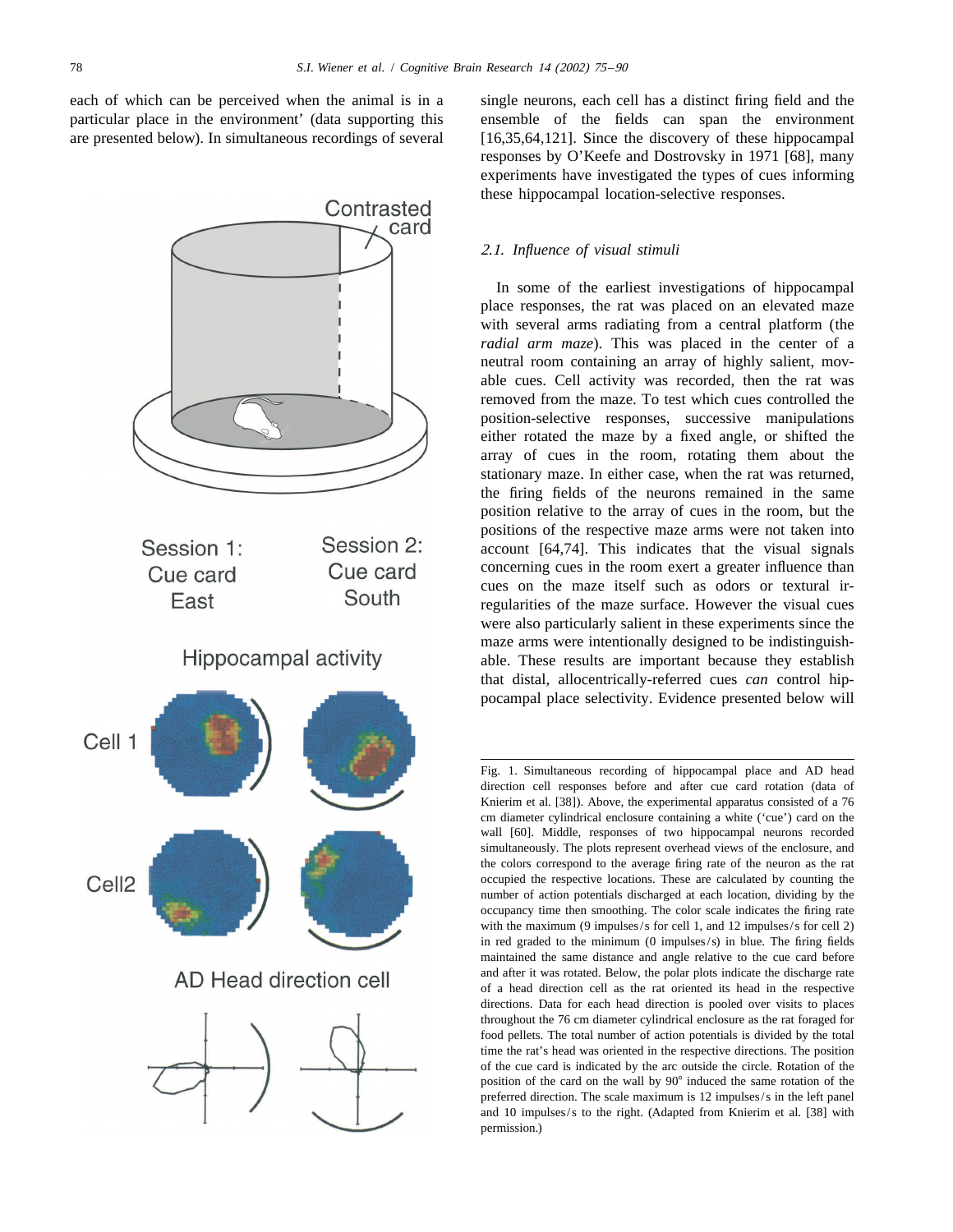show that the hippocampus has access to many other types 2.2. *Geometry* of information as well.

1987 [60], a partially food-deprived rat forages for food where the rat may move and there is evidence that this pellets randomly distributed in a cylindrical enclosure (76 geometrical constraint can be a powerful reference cue cm in diameter and height). The principal landmark cue is [10,32] whether perceived with or without vision. O'Keefe a highly contrasted poster board (referred to as a 'cue and Burgess [66] found that displacing the walls of a card') subtending a 100° angle along the wall. Evidence rectangular enclosure generally had the greatest effect on for visual cue control of the location-selective discharges the firing fields along the axis of the displacement. comes from experiments where the position of the cue card Similarly Gothard et al. [28] studied rats shuttling between is rotated along the enclosure wall (while the rat is the ends of an extensible linear track. When one of the secluded elsewhere). When the rat is returned to the ends was moved closer, fields formerly adjacent to the end enclosure, the firing fields of the recorded neurons main- shifted along the track, irrespective of distal cues in the tain the same distance and angle with respect to the room. Kubie and Ranck [42] recorded the same hippocamwall-mounted visual cue but have shifted relative to the pal neurons in rats exposed to environments with different experimental room and stationary cylinder floor (see top geometry and described dramatic changes in spatial repart of Fig. 1). Incidentally this also demonstrates that the sponses including unpredictable shifts in the positions of position-selective activity of these neurons is not con- firing fields and cessation in firing. This was confirmed by trolled by geo-magnetic fields, consistent with results from Muller et al. [59] who found that hippocampal cells had earlier experiments [67]. completely unrelated position responses when rats were

for their powerful influence over the position-selective equipped with the same type of cue card. This *resetting* of responses of hippocampal neurons? In Muller et al.'s [60] the hippocampal cell responses demonstrates context senexperiments, the highly contrasted left and right edges of sitivity and is believed to originate within the hippocampus the card and the visual angle subtended between them [117] since it is not found in areas feeding directly into the appear to be the most obvious landmark features. These hippocampus. It would be interesting to determine whether could be employed for localization via algorithms like these resets are triggered when the hippocampal circuitry triangulation. Shapiro et al. [92] observed a higher inci- detects a mismatch between expectation and actual exdence of firing fields along those three walls that held cue perience, a function attributed to the hippocampus (see ref. cards in their square enclosure. In these experiments, 113, p. 572). removal of individual cards changed the discharge characteristics of those neurons with nearby firing fields. Fenton 2.3. *Proximal versus distal stimuli* et al. [19] recorded hippocampal place responses in rats placed in a cylindrical enclosure with two cue cards on the One possible interpretation of the results of O'Keefe and wall. In experimental manipulations, positions (and hence, Burgess [66] and Gothard et al. [28] is that in these relative distance) of the cards were changed. In general the situations, distinctive proximal (rather than distal) cues had firing fields most influenced by this were those nearest the a greater impact on the place responses. The borders of the respective cards. One hypothesis is that cue saliency might environment were near to the animals. The highly conbe critical in determining which cues control position- trasted cue card employed in many studies is also touched selective discharges [122]. However Markus et al. as well by the animals, so non-visual attributes of this cue could as Lipa et al. compared response properties in cue-rich and also be of critical importance. In experiments where cue-poor environments and found no significant differ- proximal and distal cues are displaced independently in ences in the incidence of cells with firing fields [45,46] (in order to present conflicting spatial referents, hippocampal general only 30–50% of hippocampal neurons discharge in cells can typically show a variety of responses: their firing any given environment [107]), or in other measures of fields may stay fixed relative to the distal cues, or the position responses such as reliability, specificity, selectivi- proximal cues, or the room, while other cells may simply ty or directionality. However Markus et al. [46] found stop discharging [28,71,99,119]. In a recent study where significantly fewer cells had firing fields in recordings in rats alternated between two tasks requiring the use of complete darkness (only about 20%) and there was signifi-<br>platform cues or room cues, we found that the hippocamcant degradation in the various measures. The Lipa and the pal place responses were selective only for the more distal Markus experiments were performed on an albino strain, room cues [108]. In these experiments the rats were and it would be interesting to compare this with results required to seek rewards at four open boxes equally spaced from pigmented rats (which have better vision), and also along the border of a 1.8 m diameter circular open field. with the incidence of place responses in blind rats (cf. Ref. The baited reward sites were either indicated by a lit object [89]). The issue of landmark cue selection will be taken up cue within (a proximal cue), or by the configuration of cues again below in the discussion of head direction cells. in the room reference frame (distal cues) [108]. While the

In a still popular protocol introduced by Muller et al. in In addition, the *walls* of the enclosure define the space But which properties of these visual stimuli are critical transferred between square and cylindrical enclosures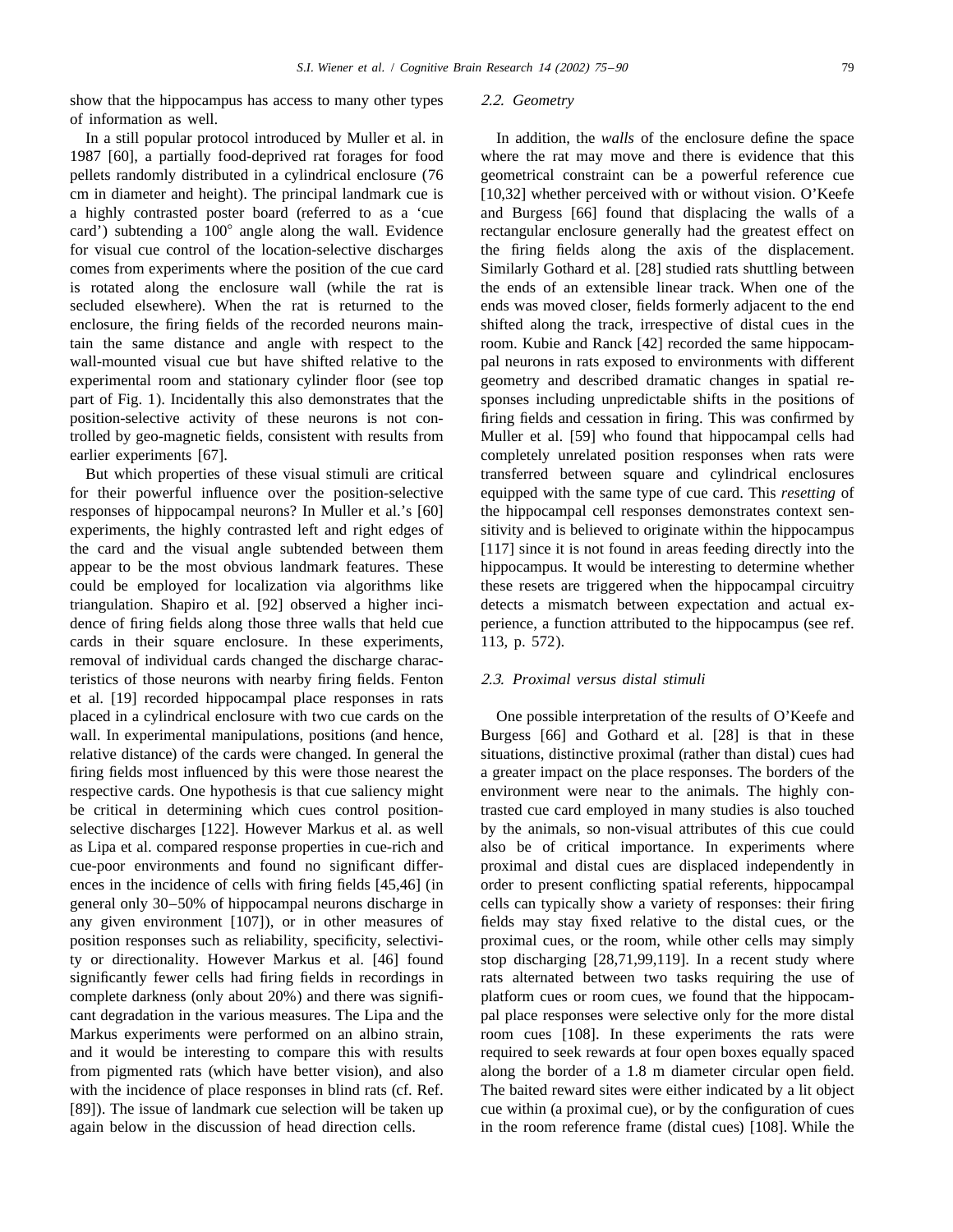the rats permitting them to achieve high performance hippocampal neurons code a representation of the environlevels, perhaps their instability did not permit the hip- ment independent of any particular cue. These data, as well pocampal neurons to anchor to them—they were not as studies of spatial impairments of hippocampal lesioned contextual cues. Cressant et al. [11] placed a group of rats, suggest that position-selective responses in the hipobjects within the experimental cylinder and compared the pocampus depend upon the configurations of multimodal responses of hippocampal place cells before and after environmental cues. The fact that subsets of the original rotating the objects along the walls of the cylinder, always array of cues can be used to apparently reconstruct the maintaining their positions constant relative to one another. complete representation demonstrates a fundamental pro-The firing fields rotated by the same angle as the objects cess that the hippocampus implements for cognitive funcwhen the latter were positioned adjacent to the wall of the tions—this is referred to as *pattern completion* [53,85]. enclosure. However when the group of objects was placed Although the importance of visual cues for place near the center of the enclosure, then rotated, the firing responses is well established, place-correlated firing also fields did not follow. While the authors accounted for this remains even after the room lights are turned off [78]. One by proposing that the centrally-placed objects are ignored explanation for this holds that an internal representation of because they are less reliable at the center, an alternative the position of the rat is updated by path integration of explanation is discussed below on the basis of comparable self-movement information, including vestibular, prop-

[92,99,122] have employed a four arm ('plus') maze with walls) to reset internal representations of current position several highly contrasted insets (such as sandpaper and and orientation. Such an explanation invokes a representameshes) which provided distinctive visual, textural and tion of the layout of the environment and comparison of olfactory stimuli in the respective arms. The maze was this with incoming information to provide an updated placed in a cue-controlled room and surrounded by a representation. neutral curtain, or, in other experiments, an array of several salient objects. After place-correlated hippocampal activity 2.5. *Influences of non*-*visual cues* was recorded as the rats moved about in the maze, they were removed, and each maze arm inset was displaced to Perhaps the most conclusive evidence for place rethe adjacent arm. In those experiments where there were sponses being updated by non-visual cues comes from objects in the room, these were also shifted by  $90^\circ$ , but in recordings of hippocampal location-selective responses in the opposite direction. Both types of manipulations re- blinded rats [89]. Poucet et al. trained the animals to forage vealed neurons with place fields that shifted by the same in the cylindrical enclosure with three-dimensional objects angle as the maze insets, while others showed responses along the walls as described above. At the beginning of the anchored to room cues. This also suggests that proximal session, the cell did not fire the first time the rat entered the cues such as textural and olfactory stimuli may also be previously determined firing field. First the rat had to taken into account to establish position-selective responses contact one or more of the objects or the wall, and only in hippocampal neurons, although this remains to be then did the cell discharge on subsequent entries in the confirmed since the insets provided distinctive visual cues firing field. The rats likely identified the objects on the as well. basis of somatomotor information concerning the paws,

spatial orienting task in an elevated plus maze. Salient tion as well as distances covered by the rat during its multisensory cues were positioned in the room behind each active movements (and perhaps geometric information of the goal sites at the ends of the arms. These included a from contact against the wall). This would invoke a light bulb, a fan, a buzzer and a large white card. As mechanism like path integration as described above. above, experimental shifts in the position of these land- Hill and Best [33] recorded hippocampal neurons of rats mark cues in the room provoked coherent shifts in the first deafened by chronic neomycin treatment, then masked firing fields of the neurons. Although the buzzer and fan to obscure vision for the recording experiments. Place can also be considered as visible cues, these data suggest responses were observed as the rats performed on a six that auditory and somatosensory cues could contribute to arm radial maze. Rats were then removed from the maze, updating hippocampal place responses. Furthermore, when, which was rotated about the central supporting axis by 60 in successive manipulations, these investigators  $[67]$  re- or  $120^\circ$ . Four of 15 neurons maintained their firing field in moved any two of these cues the firing fields persisted in the same location relative to the room, while seven had maintaining their orientation and distance relative to the fields that shifted with the maze (and the remaining four

proximal light cues were salient, and were attended to by remaining cues. This was interpreted as evidence that the

experiments with head direction cells. rioceptive, motor command, efferent collateral signals. The A series of experiments by Eichenbaum and co-workers rat might also touch or smell landmark locations (including

vibrissae and muzzle, and possibly olfactory cues. But 2.4. *Multimodal cue control* once the animal left these sites the system would have been required to update the representation of subsequent O'Keefe and Conway [67] trained rats to perform a spatial positions on the basis of changes in body orienta-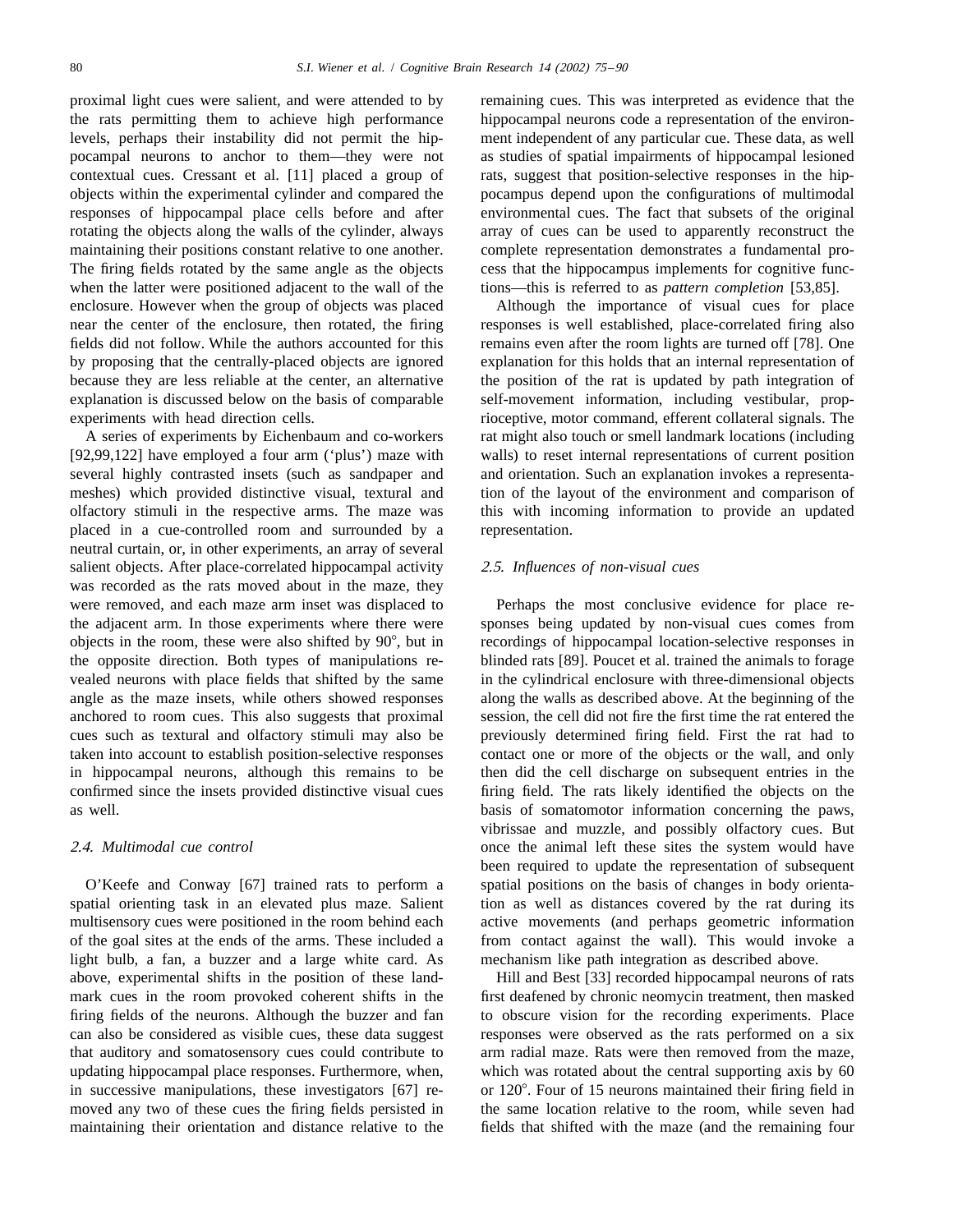be used in updating hippocampal positional responses in salient visual cue. The hippocampal neuronal discharges the absence of other orienting cues. Save et al. [90] maintained position-selectivity, even during displacements recorded hippocampal neurons in male rats left for pro- in complete darkness. This provides evidence that inertial longed periods in a featureless cylindrical enclosure in cues related to displacements are sufficient to update light and dark conditions. In series where the floor was hippocampal position representations in a familiar environcleaned (after a first session where an orienting cue was ment. Other neurons showed responses during specific present), the firing fields recorded in subsequent sessions types of movements, and in certain cases this was also were unstable in both light and dark conditions. However location-selective. if the floor was not cleaned, the majority of firing fields remained stable. This indicates that markers left by the rat 2.7. *Related work in the monkey* were necessary for updating of position responses, and the path integration information alone was not sufficient. The The latter work was based on the protocol that O'Mara latter is consistent with the notion that errors rapidly et al. [73] employed for recording hippocampal neurons in accumulate in path integration. seated macaques passively displaced on a mobile robot.

for vestibular inputs to the hippocampus has been reviewed persisted when the movements were replicated in total by Smith [94]. As mentioned above, the 'vestibular darkness. In other cases neurons were selective for a system' is actually multisensory since even at the level of particular type of movement, but only when the animal had the brainstem vestibular nuclei, there is a convergence of a particular view of the experimental environment, similar signals from proprioceptive and optokinetic systems as to the neurons described above for rats [24]. Furthermore well as the vestibular end-organs. Experiments attempting Rolls et al. [84] found what they termed 'view neurons' to isolate vestibular contributions are difficult to design with responses selective for where the monkey was since the required acceleration stimuli also evoke somato- looking in the environment, but not for the position of the sensory and visceral responses, as well as postural reflexes. monkey within the environment. This could support con-For this reason, we refer to these stimuli as 'inertial cues', text processing in memory since covering this part of the not vestibular cues. In freely moving rats subjected to room with a curtain did not affect the responses. In passive rotations in the dark, we have shown that firing contrast, Ono et al. [75] found position selective responses field positions are updated by the use of inertial cues [119]. in hippocampal neurons in macaques in a small enclosure After the experimental apparatus was rotated in darkness displaced passively. In these experiments the animals (while the rat remained within), these cells still maintained moved a lever triggering the movements. These responses their position responses relative to their original absolute persisted when the experiments were repeated with the position in space, taking into account the rotations. How- enclosure rotated by 90° and the animal viewed the room ever, in this same experiment, position responses of other from a different angle [62]. Thus these responses were not hippocampal neurons were preferentially influenced by related to a particular view that the animal perceived at visual cues presented after the rotations in the dark, and the these positions, but to the position itself. Feigenbaum and firing fields of yet other neurons remained anchored to the Rolls [18] required monkeys to perform visual discriminafloor. While in the former case the responses were likely to tion tasks using stimuli presented on a video monitor. They have been updated with vestibular or visual information, in observed neurons selective for the position of the stimulus the latter case they are rather more likely to be related to either relative to the monitor screen, or to the absolute somatomotor or to olfactory inputs indicating the position position in the room, or a combination of the two. of the rat relative to the floor.

The experiments described above in freely moving 2.8. *Motor related signals* animals do not permit us to distinguish the respective roles of sensory and motor signals associated with active The precise role of motor command signals or motor displacements. In order to test for vestibular updating of efferent collaterals in updating hippocampal representa-

shifted to an intermediate location). The authors suggested place responses, in the absence of motor signals, experithat the four neurons that persisted in maintaining their ments have been carried out in rats and in monkeys [73] field locations could have been informed by path integra- passively displaced on mobile robots. We [24] trained rats tion of the passive trajectories of the rat when it was to be restrained while displaced passively on a mobile removed from and replaced in the maze. Those neurons robot in a cue controlled room (Fig. 2). In order to engage with position selective discharges that followed the maze the attention of the rat, it was partially water deprived and may have relied upon olfactory or textural cues. provided with a drop of water each time the robot arrived Recent experiments indicate that olfactory cues may also at one of the corners of the room, which also contained a

They observed neurons activated by whole body motion, 2.6. *Displacement related information* with selective responses for particular directions of rotations or translations. Vestibular inputs were suspected to Physiological, anatomical and pharmacological evidence play a significant role since in certain cases the responses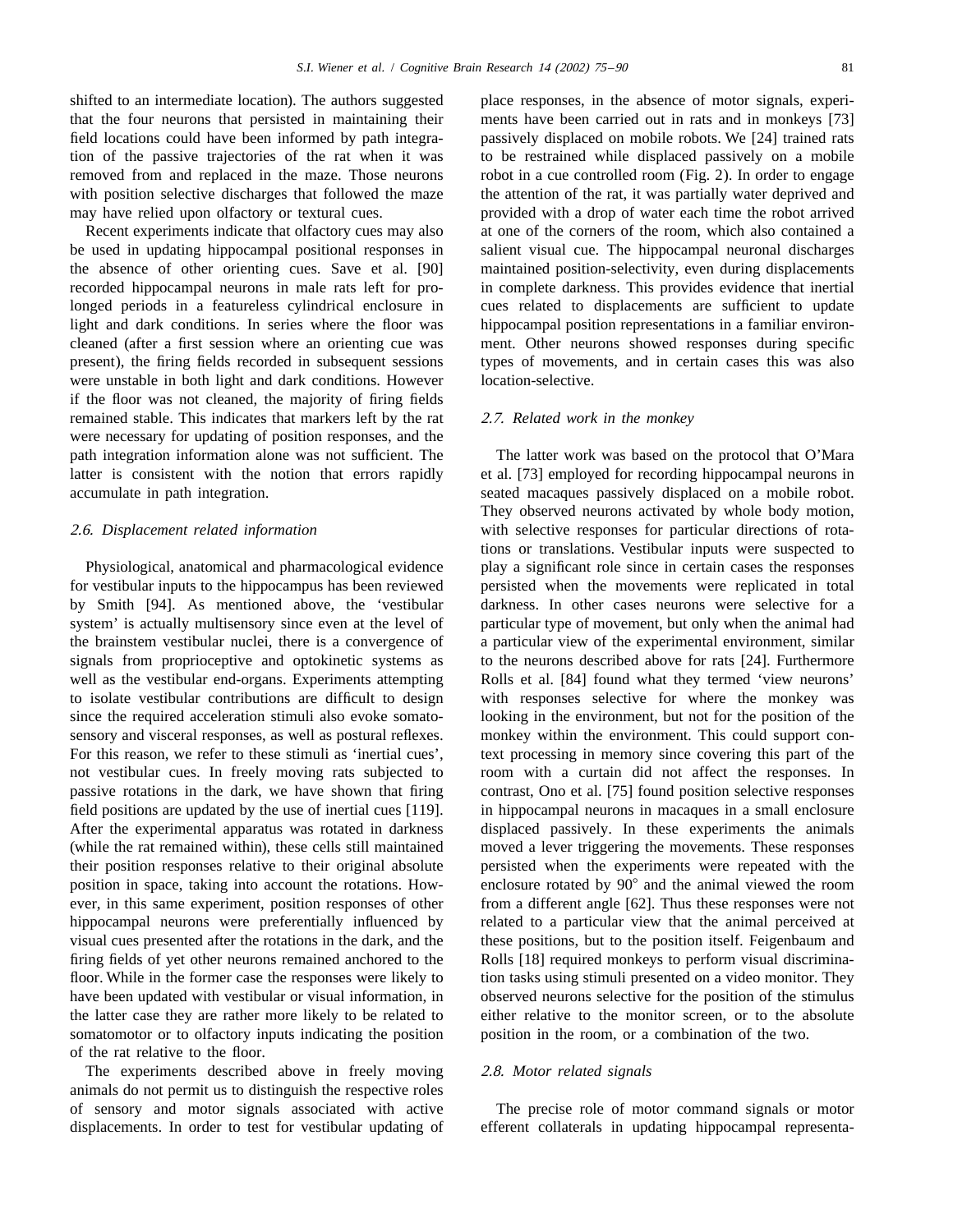

Fig. 2. Position-selective hippocampal responses in the absence of visual and locomotor cues. (A) The rat was trained to remain immobile while restrained and transported on a mobile robot. The robot moved along the walls of the curtained enclosure forwards and backwards, and also crossed the center diagonally. (B) In these overhead schematic views of the enclosure, the spatial distribution of discharges of the neuron are indicated by Xs with the size proportional to the number of action potentials in the sample. In the dark, all room lights were extinguished and a thick felt cloth placed over the apparatus holding the rat. In dark conditions, the neuron maintained the same position-selective discharges as in the light. (Adapted from Gavrilov et al. [24] with permission.)

tions has never been tested directly. However it must be loosely restrained, the activity level in the firing field was pointed out that in our experiments on rats passively indistinguishable from the freely moving condition. This displaced on a mobile robot where such motor signals were shows that the inability to move leads to changes in the suppressed, the cells fired as the rats occupied areas much responses in this system, but that motor signals related to broader than typical firing fields recorded in freely moving active displacements are not necessary for place responses. rats [24]. In earlier experiments, Foster et al. [20] first examined positional firing in hippocampal neurons of 2.9. *Displacements and hippocampal theta EEG* freely moving rats, then tightly restrained the animals and recorded again when they were placed in the previously Hippocampal rhythmic slow activity in the theta fredetermined firing fields. The cells fired at dramatically quency range  $(4-12 \text{ Hz})$ , which is observed as the animal lower rates than before. However if the animals were only makes active displacements, is also triggered by the onset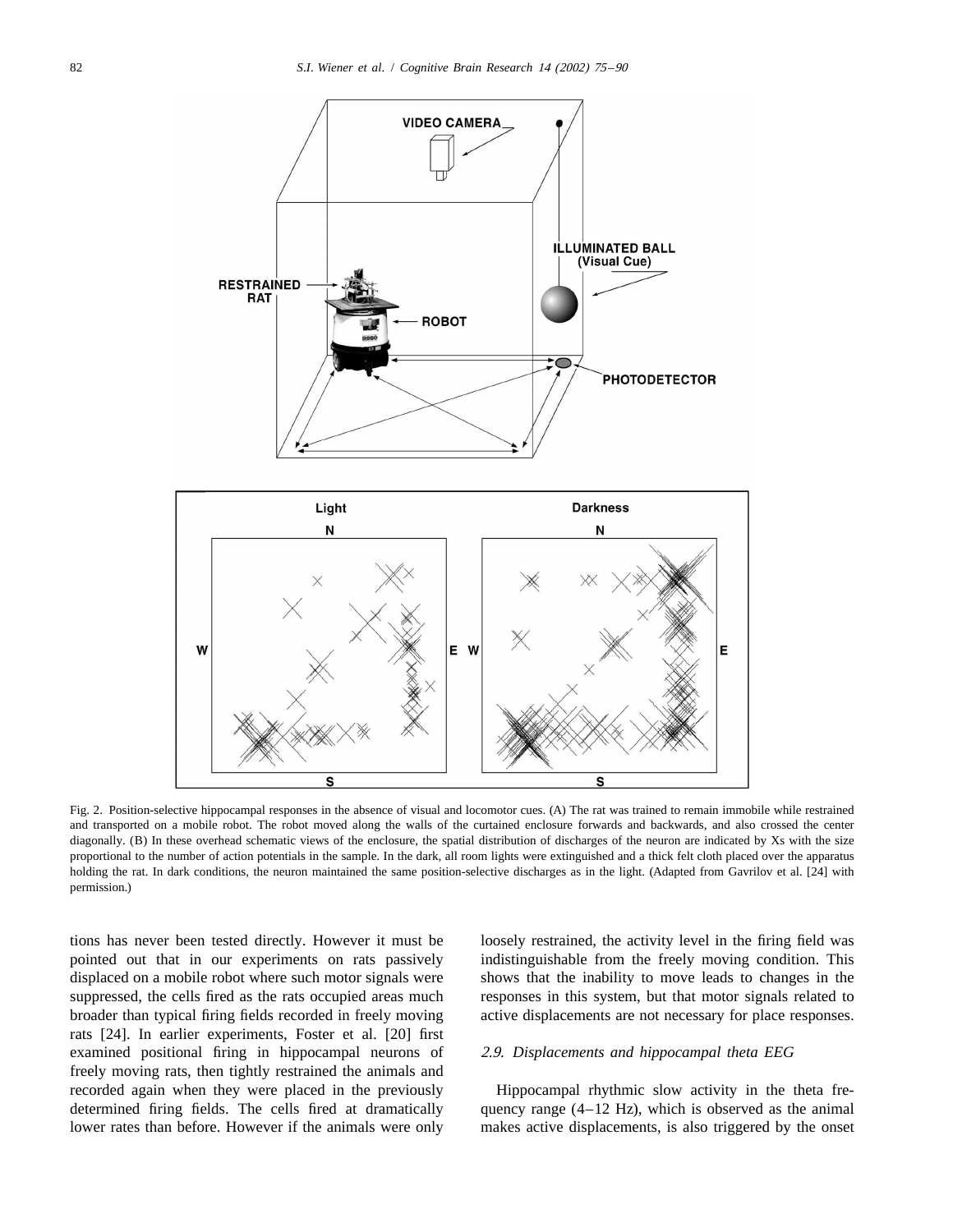of passive translations and rotations [22,23]. This observa- found in the olfactory system, than in primary visual, tion was replicated in light conditions and total darkness, auditory or somatosensory cortices. indicating that self-movement cues are sufficient to trigger resynchronization of hippocampal activity. Fourier analy- 2.11. *Multimodal sensory correlated discharges and* ses showed that higher velocity rotations (300 deg/s) *their context dependence* elicited greater power amplitudes at theta frequencies than did lower velocity rotations (100 deg/s). However the Sensory stimuli presented to restrained rats [54] and decelerations at the end of these movements, which rabbits [114] elicit discharge activity lasting for extended provided an equally powerful vestibular stimulus, failed to periods, on the time scale of seconds. In freely moving rats trigger this theta rhythmic slow activity. Optokinetic performing a spatial orientation task, we [40] observed stimulation (with a planetarium-like projector) also elicited similar activity following visual stimulation (room lights theta frequency rhythmic slow activity. This activity is turned off or on) as well as passive rotations applied to the thus associated with several types of sensory stimuli animal. This occurred independently of the position of the related to displacement movements, and could have a rat or of ongoing behavior. In experimental recordings functional role in synchronizing hippocampal neurons to from animals performing operant conditioning tasks, hiporganize the orderly activation of a succession of neurons pocampal neurons discharge following the cue tone

foraging or performing other tasks requiring orientation sponses' [41]. In the nictitating membrane response classiand displacement movements, when animals are required cal conditioning paradigm, hippocampal neurons initially to perform other types of tasks, hippocampal neurons can discharge only to the airpuff (unconditioned stimulus) to show a wide variety of discharge correlates which are the eye. However, cells will also fire following a cue tone relevant to each situation. For example, we trained rats to (conditioned stimulus), but only as the animal learns that learn two different odor discriminations [120]. Odor pairs this predicts the airpuff [49]. Sakurai [88] innovated an were presented simultaneously from two ports and the rats experimental design which distinguished sensory and were required to make nose-poke responses to the port motor components of task-related cell activity. The rats presenting the odor associated with rewards. Individual were required to perform two different tone discrimination hippocampal neurons were selectively active during the tasks respectively requiring working memory or reference respective stages of the task, including trial initiation, odor memory. Certain hippocampal neurons discharged selecsampling, displacements, etc. Certain neurons fired during tively during presentation of a given tone in one task but odor sampling only when a particular odor configuration not when the same tone was presented in the other task. was presented. These neurons with responses specific to This is similar to the results described above where cell particular episodes in the olfactory task were also recorded responses changed when the rats switched between two when the rat performed a spatial water search task in the tasks, suggesting that these auditory responses are also same enclosure. In this situation, *these same neurons* context-sensitive. In rats trained to discriminate sequences showed position responses, often at parts of the enclosure of tones, Foster et al. [21] showed hippocampal neurons distant from the odor ports. Thus individual hippocampal discharging selectively for certain sequences of go and neurons can switch between different types of responses, no-go trials. This is yet another type of context-dependenemploying information from different sensory modalities. cy that has been replicated in odor discrimination tasks These dramatic context-related changes in discharge corre- [15,76]. lates appear to correspond to the changes in place re- Vinogradova et al. [114] recorded hippocampal neurons sponses of single cells when rats are transferred between in restrained awake rabbits and observed that 68% of the two environments with different geometry as described 203 neurons showed responses to sensory stimuli of one or above. Another aspect of context-dependence is that more modalities: visual (light flashes, turning room lights neurons with nearby firing fields in one environment can on or off), auditory (clicks, tones) and somatosensory show a wide separation between the fields in another (stroking the fur). Some neurons responded with increases environment [42]. Furthermore comparisons of different in discharge rate, while others showed inhibition of electrode placements show no evidence for anatomical spontaneous tonic activity. In restrained awake rats, Degrouping of representations of particular parts of the lacour and Houcine [12] also found hippocampal neurons environment. This indicates that there is no obvious responsive to somatosensory (vibrissal) stimulation. Some topographic organization of the representation of firing neurons actually anticipated the stimuli which were prefields in the hippocampus, more similar to the organization sented regularly at 20-s intervals. Some anatomical and

corresponding to overlapping and adjacent firing fields. [1,21,34,91]. However it is possible that the discharges in these experiments were associated with behaviors related to anticipation of the unconditioned stimulus—thus such 2.10. *Context*-*dependent switching of response modality* putative sensory discharge correlates might also be related to motor preparation. It may be more prudent to refer to Although place cell activity is observed in rats while these as 'sensory-triggered' activity rather than as 're-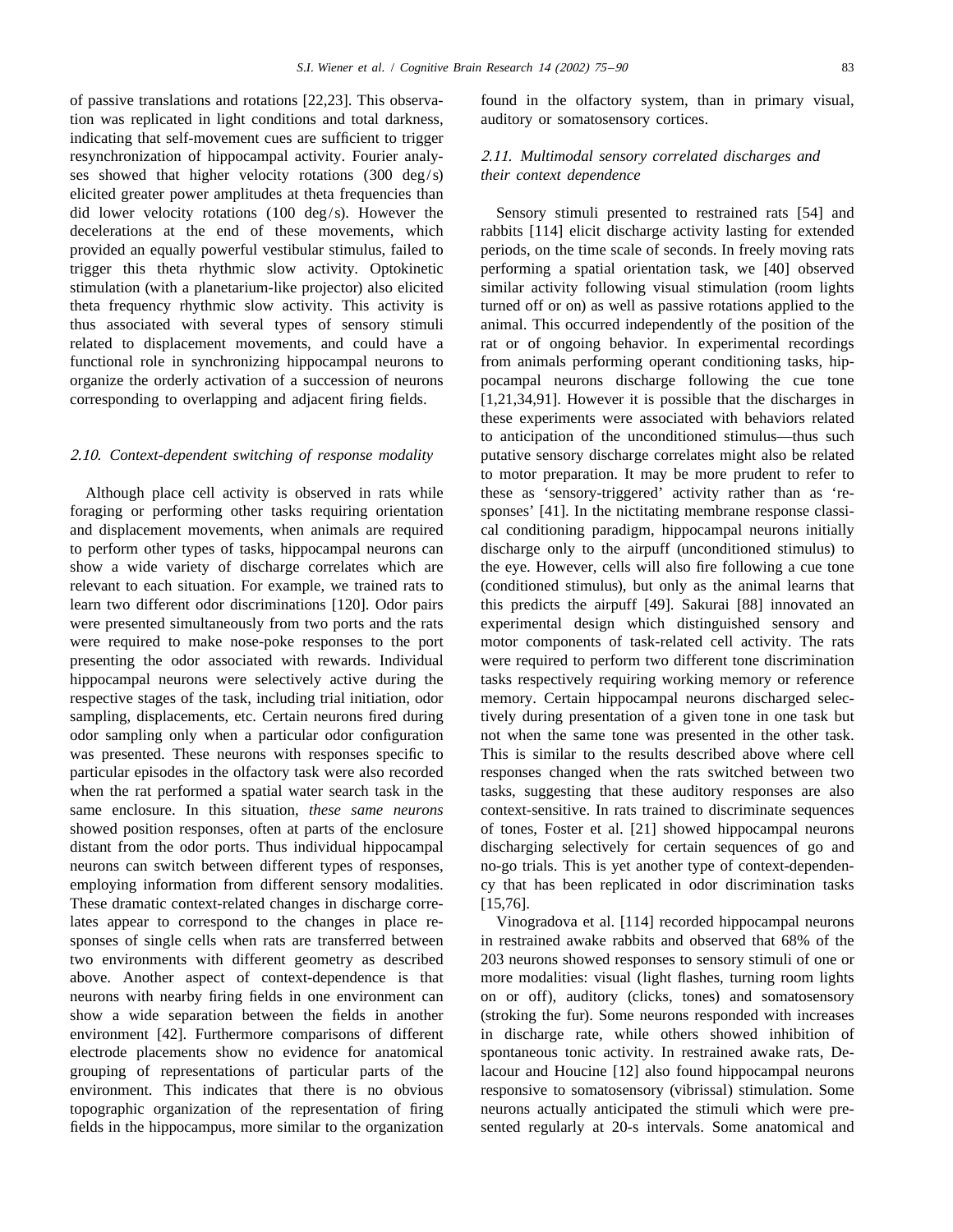pocampal discharges selective for the presentation of and PoS HD cells [27,100,103] was demonstrated in visual stimuli related to the task, or of interest to the conditions where the influences of inertial cues and animals [7,8,80,82,112,115]. Ono's group has shown mon- substratal cues (such as tactile and olfactory cues on the key hippocampal discharges selective for viewing objects floor) were minimized: between the control and test such as food, with responses sometimes lasting over 10 s sessions, the rats were removed from the recording cylin-[63,75,97,98]. While some neurons respond non-differen- der and disoriented, and paper on the floor was changed to tially to many objects, others are selective for particular remove potential cues. Goodridge et al. [26] were only categories related to reward value, aversiveness, or novel- able to show evidence for minor influences by olfactory ty. Spatial selectivity for auditory cues has also been found and tactile cues, but none for auditory cues. in monkeys: the hippocampal neurons discharge preferentially when the tone originates at a particular position 3.2. *Identifying effective visual cues* [75,97]. In some neurons this position is relative to the monkey (egocentric), while in others the preferred sound In order to better understand what type of visual stimuli source is in a position relative to allocentric cues in the are most effective at controlling preferred directions in

are a likely substrate of an internal representation of the removed and disoriented in total darkness. The objects momentary orientation of the head in the horizontal plane were shifted along the cylinder wall by  $120^{\circ}$  and after the [37,79,81]. They discharge selectively when the head of rat was returned, the preferred directions rotated by the the animal is oriented in a specific 'preferred' direction, same angle. Then this experiment was repeated in the independently of position or ongoing behavior. Thus as the absence of the cylindrical enclosure. In this case, *the* animal moves about a complex environment, such a cell *objects no longer had any control over the preferred* will discharge preferentially when the head is oriented, for *directions* even though they were in the exact same example, toward the north-east, regardless of where the position and configuration as in the previous condition. animal is, and what appears in its visual field. However Thus the objects influenced the preferred directions of the there is no evidence that these neurons are influenced by HD cells only when the objects were close to the visual geo-magnetic fields. These cells have been found in many background, the cylindrical enclosure. However a more different areas of the rat brain, such as the postsubiculum distal background (the curtains in the room) dominated (PoS) [104], the anterodorsal thalamic nucleus (AD) [100], control of the preferred directions in the absence of the the dorsal striatum [116], the lateral dorsal thalamic cylinder. Behavioral analyses indicated that the objects nucleus [56], the lateral mammillary nucleus [3,96], certain remained salient after the cylinder was removed, since the areas of parietal and retrosplenial cerebral cortices [9] and rats continued to make contact with the objects. also have recently been reported in the lateral dorsal In our view, a likely explanation for the difference in tegmental nucleus of Güddens [1a,93] and the hippocam- influence exerted by the objects in the two experiments is pus [44]. Some of these areas compose an ascending series their relative distance to the background. Such a criterion of nuclei known as the 'Papez circuit', projecting to the would be of functional utility since stimuli which are hippocampus. This could provide a pathway for head furthest in the background remain more stable as the orientation information to enter the hippocampus. animal moves about. Such stability would confer upon

the position of a cue card on the wall of the cylinder in (objects blocked by others are more distant), parallax experiments similar to those described above for hip- (during active displacements more distant objects appear to pocampal neurons [100,103]. In simultaneous recordings in move less), texture, contrast, shadows, vergence, etc. For rats foraging for food in cylindrical enclosures, both types example, the optokinetic system is particularly sensitive to of cells respond similarly to rotation of a contrasted card optic field flow at velocities on the same order of magalong the wall [38] (see Fig. 1). Recent and ongoing nitude as those observed during active displacements. The research efforts are focused on discerning the mechanisms ensemble of the most distant objects, or visual contrasts, in

pharmacological data relevant to such hippocampal sen- by which these neurons select among multisensory cues to sory responses are reviewed by Korshunov et al. [40]. <br>anchor and update the head direction signals. The strong Other studies in behaving monkeys have shown hip- influence of visual cues on the preferred direction of AD

room. anterodorsal thalamic neurons, we [123] adapted the experimental design of Cressant et al. [11] where three objects were placed in the cylindrical enclosure with the **3. Multisensory processing in head direction cells** rat (Fig. 3). The objects were placed adjacent to the wall in an equilateral triangle configuration and neurons were In rats, mice and macaques, head-direction (HD) cells recorded as the rats explored and foraged. The rat was then

them greater reliability as landmarks. Relative depth in the 3.1. *Influences of visual cues* visual field could be transmitted from other areas in the central nervous system capable of discriminating on the HD cells have been shown to be strongly influenced by basis of various stimulus attributes including occlusion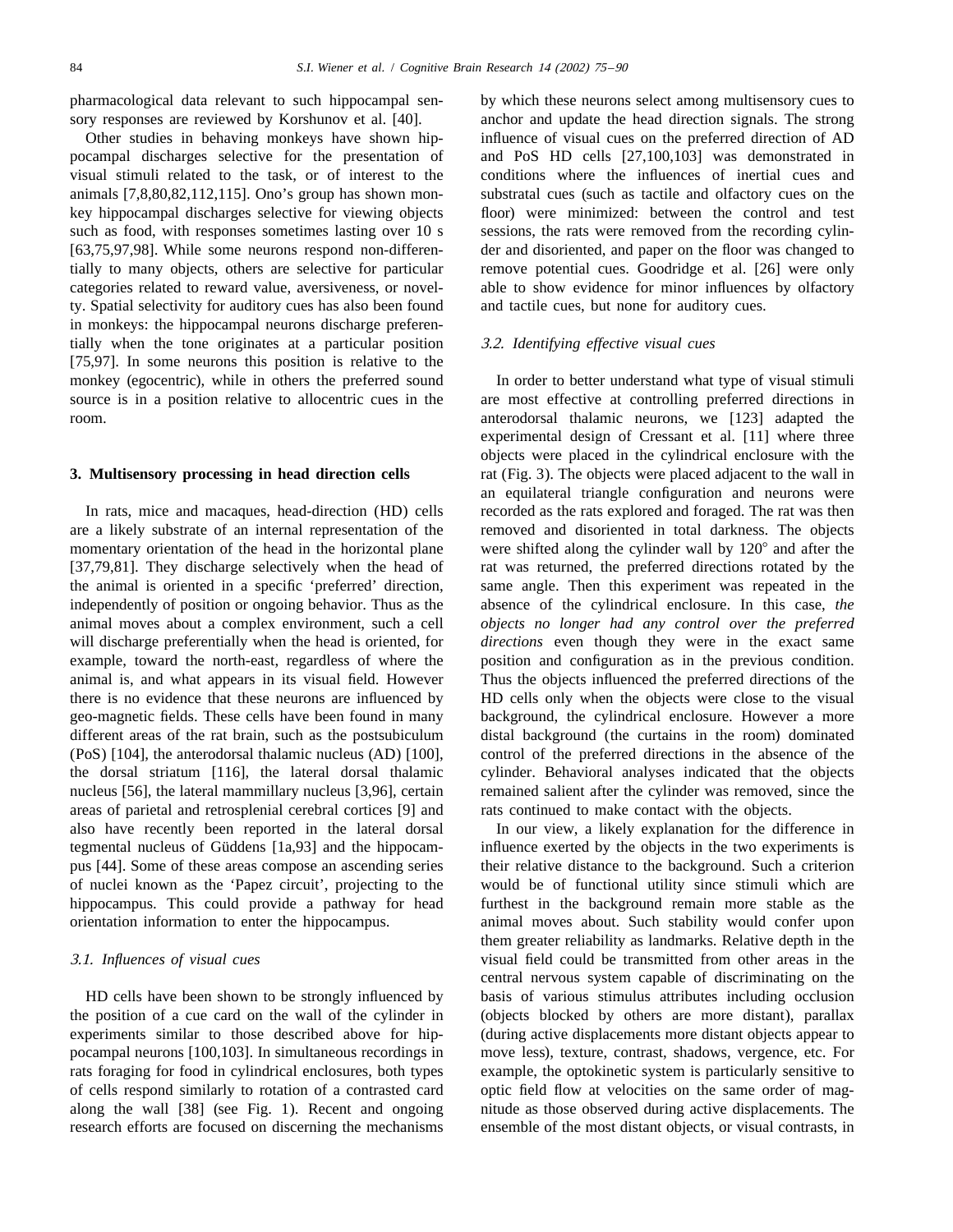### **Proximal Background Condition**



Fig. 3. Left panels, the experimental set-up. The elevated platform was surrounded by black curtains hanging along the four walls. A cone, a cylinder and a building brick placed on the platform served as orienting cues. In the *proximal background* condition, a black cylindrical enclosure was placed on the platform, restricting view and movements of the rats. In the *distal background* condition, the enclosure was absent. Thus the surrounding black curtains were a more distal backdrop for the three-dimensional objects. Right panels, directional response curves of a typical HD cell recorded while the objects were at their initial positions (Middle panels), and after they were rotated by  $120^{\circ}$  (Right panels), while the rat had been secluded in darkness. The directional response curves (*continuous curves*) are plotted along with their Gaussian-like fits (*dashed curves*). Above, in the presence of the enclosure, the preferred direction of this neuron shifted by 112°. Below, when the enclosure was absent, the preferred direction of the cell remained virtually unchanged after the objects were rotated by  $120^{\circ}$ . (Adapted from Ref. 123 with permission.)

stimulus to this system during displacements. It remains to the rat is oriented away from these cues. Further evidence be determined precisely what stimulus attributes of back- for this is provided by the observation that directional ground cues are most effective at driving head direction responses are abolished after lesions of the vestibular cells, and whether these correspond to signals from the apparatus, even when visual cues remain available [95]. optokinetic, or other optic flow detection systems. Such a Blair and Sharp [5] investigated the relative importance mechanism is consistent with the control of hippocampal of dynamic visual cues and inertial cues for directional place responses by peripherally placed objects as presented responses in neurons of AD thalamus. The visual cues above [11]. This is also consistent with the notion that the consisted of a series of four vertical black and white stripes head direction signal feeds into the hippocampus and that covering the inner wall of a cylindrical enclosure. This hippocampal firing fields and HD cell preferred directions ensured that the visual pattern remained in the same are updated in a coherent manner [38]. orientation after the wall was rotated by an angle of 90°.

tial in updating the preferred directions of HD cells is or enclosure wall were rotated independently or simulprovided by experiments showing that directional selectivi- taneously. When the wall and the floor were rotated ty persists in total darkness [5,9,39,56]. While the rat is in together (thus provoking no optic field flow), in most cases close proximity with landmark cues, non-visual modalities the preferred directions remained anchored relative to the such as touch and smell might help to determine position room. Since the rat was rotated passively at easily perceptand orientation. However, it is most likely that movement ible velocities, and there was no optic field flow, only the

the environment might be expected to provide an effective information is used to update the directional signals when

Since the four cue cards were symmetrically placed, they 3.3. *Self*-*movement cues* did not polarize the environment like the cue card in other studies, and they could not have served as distinguishable Indirect evidence that self-movement signals are influen- landmark cues. As rats performed a foraging task, the floor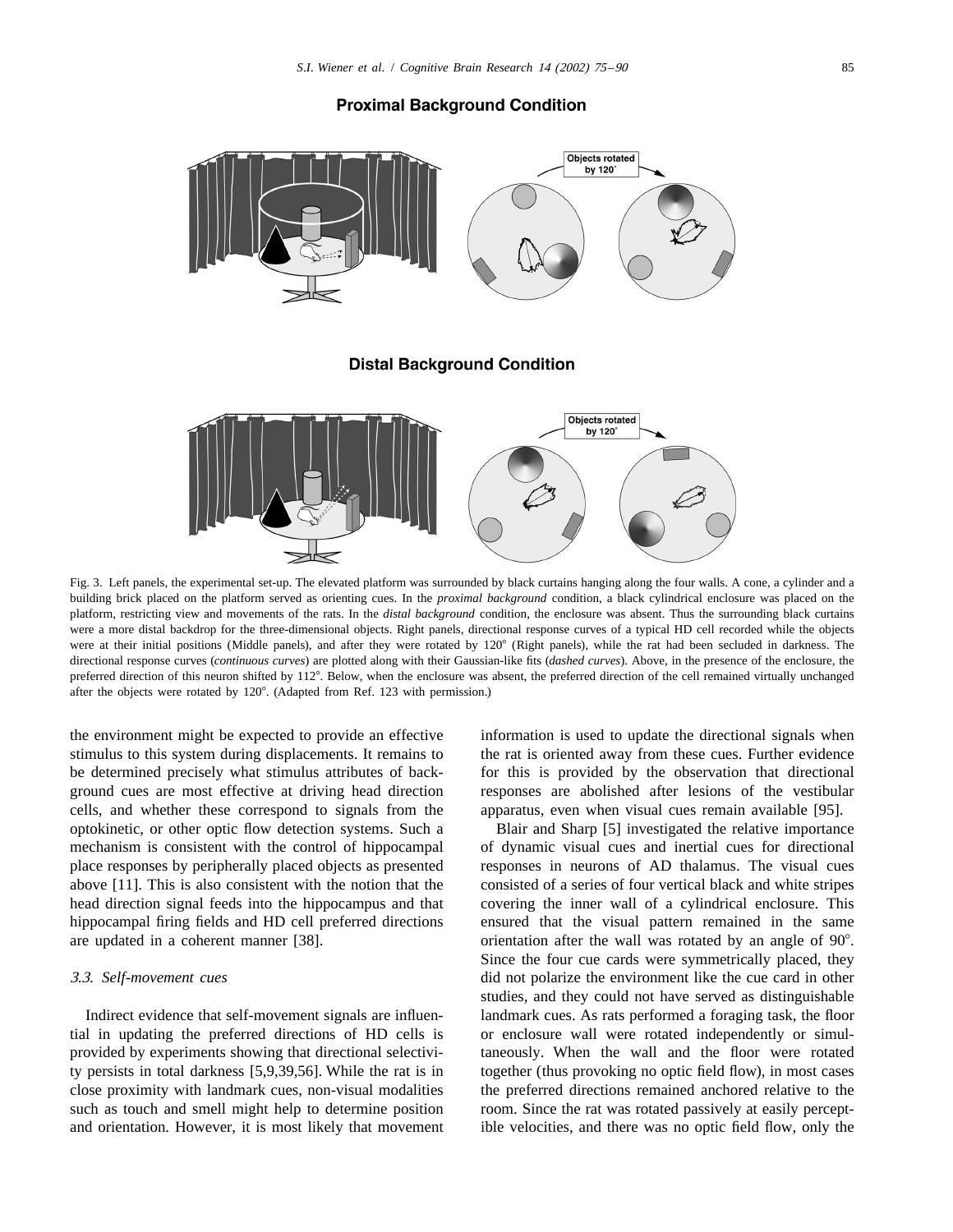inertial cues could be responsible for the stability of the provided. Knierim et al. [39] rotated cues at  $90-180^{\circ}/s$ , preferred directions relative to the room frame of refer- while Rotenberg and Muller [87] removed the card from ence. However the preferred directions shifted when rats the wall, then re-attached it—thus providing a rapid were rotated in darkness at accelerations below vestibular displacement, especially for the 180° cue rotations. In threshold [5]. Moreover, when only the wall was rotated contrast, we rotated the enclosure walls (with the attached by multiples of 90 $\degree$  (in the light), there were no shifts in card) much more slowly, at about 10 $\degree$ /s. This is consistent the preferred directions (note that this provided no inertial with the hypothesis that the preferred directions followed stimulation, simply brief movement in the visual field— the cues only in those experiments where they are disand after the rotations, the environment appeared un- placed sufficiently slowly. This would result from the changed). This indicates that cues concerning actual body slower cue displacements preferentially engaging the opmovements dominated over visual cues indicating that the tokinetic system, and possibly inducing vection. body had moved. This contrasts with other results ob-<br>In summary, these results indicate that HD cells are served in environments where the single cue card provided influenced by a combination of environmental and internal a visual landmark cue [100,103], and this took priority cues related to displacements. However, visual and inertial over inertial stimuli. This distinction explains why the cues have unequal influences on HD signals. This is results of Blair and Sharp [5] are compatible with the consistent with the hypothesis that displacements provide

of the cylindrical enclosure containing the rat were rotated realigning with familiar visual cues [52,56]. by a small angle  $(45^{\circ})$ , the preferred directions of AD HD cells followed the single cue card on the wall. However 3.4. *Distinguishing the influences of motor command* after rapid rotations by a larger angle (135° or 180°), the *signals and efferent collateral discharges from sensory* preferred directions shifted only half of the time. The *signals* respective influence of visual and substratal (odor and texture) cues could not be distinguished here, because both Several different brain systems such as optokinetic, wall and floor-related stimuli could have triggered the vestibular, visceral somatosensory and proprioceptive can shifts. Furthermore, albino rats were used in this study, and provide self-motion cues regardless of whether movements their visual impairments could account for the reduced are active or passive. However locomotor command siginfluence of visual cues. We [125] have examined the nals and motor efferent collateral information are absent in influence of visual, inertial and substratal cues upon the the case of passive displacements. How these respective HD cell system in pigmented rats by rotating the wall of signals are integrated in the HD system is not well the cylindrical enclosure, or the floor, or both, in the understood. presence of the rat. The results showed that visual cues had When rats are tightly restrained, then rotated into the a strong but incomplete influence upon the updating of the (previously determined) preferred direction, the directional preferred directions of the HD cells. Specifically, although responses are suppressed in most, if not all AD neurons, the preferred directions tended to reorient following the despite the continued presence of visual and inertial cues cue card when it was rotated (even by large angles), the [38,100]. In contrast, HD neurons of the postsubiculum, angles that they rotated were consistently 10% less than which is reciprocally connected to the AD [110,111], only that of the cue card. This was interpreted as being due to show decreases in firing rate by 30% during tight restraint the influence of inertial cues. In this experiment the ([103]; seven out of nine cells tested). The degree of influence of the cue card remained strong despite the fact reduction in PoS HD cell discharges is proportional to the that this provided a conflict. During active head move- intensity of the restraint (E.J. Markus, personal communiments the rats could well experience the same sensation of cation; cf. Ref. [47]). Chen et al. [9] recorded head optic field flow elicited by the cue card—but this would direction neurons of retrosplenial cortical areas in rats first also be accompanied by corresponding vestibular, motor permitted to move freely, then passively rotated by 120– and somatosensory signals related to active rotations.  $200^{\circ}$  at velocities in the range  $180-300^{\circ}/s$  at regular Relevant to this are the experiments of Rotenberg and intervals. To do this, the rats were placed on a small Muller [87] where hippocampal place responses were elevated platform bordered along the sides by barriers 2 recorded in rats as the cue card was displaced by  $45^{\circ}$  or by cm high. These restricted the movements, but not the view, 180°. In most cases the firing fields followed the cue card of the animals. The majority of the neurons that showed for the smaller rotation but not the larger one. significant direction selectivity during active displacements

be related to the exact nature of the sensory stimuli that are other factors related to restraint.

observations of Taube et al. [100,103]. cues that continuously update these internal representations Knierim et al. [39] showed that when the floor and wall of head direction, but that this is periodically corrected by

One possible explanation of the difference between our had little or no directional firing during the passive results showing virtually all head direction cells remained rotations. It is unclear whether the reduced firing rates of anchored to the cue card after 180° rotations, and those of head direction cells in these experiments is due to the Knierim et al. [39] and Rotenberg and Muller [87], could absence of signals related to active movement initiation or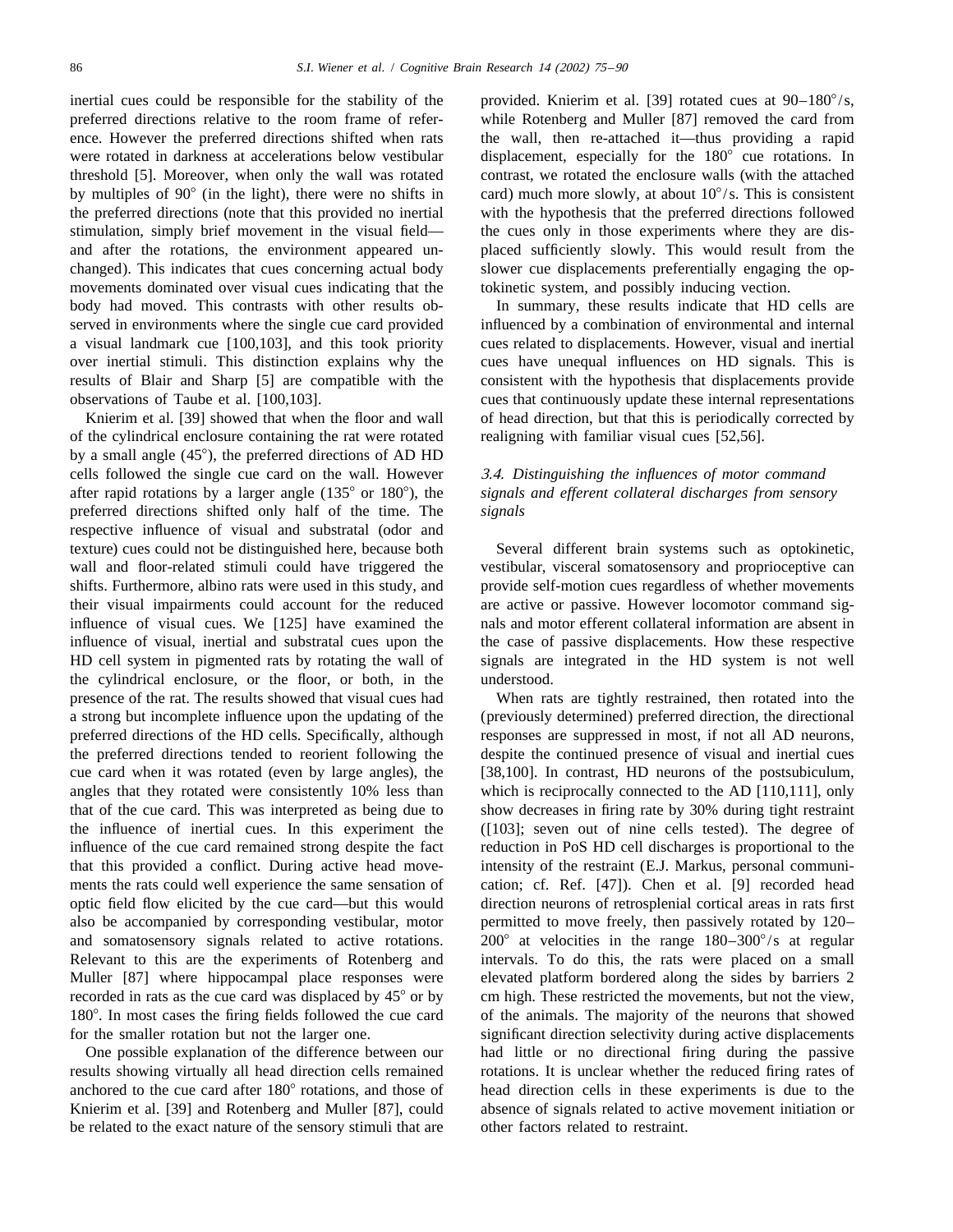Discharge rates of HD cells in the anterodorsal nucleus the rat made active movements, these results suggest that of the thalamus (AD) are reportedly higher during faster the premotor and motor efferent collaterals (or corollary head turns [4,95,100]. However, because these results were discharge) exert a state-dependent modulation of the AD obtained in freely behaving animals, it is not known head direction signal. However, while motor commands whether this effect is mediated by sensory signals (such as and motor set were different in the passive and active vestibular or optokinetic) or motor-related signals (such as conditions, they were still required in both cases. Remainmotor efferent copy or corollary discharge). There is ing immobile in our passive condition also required the discordance among these results [101]; this may be related rats to exert forces to maintain postural equilibrium, resist to the fact that these experimental protocols were not rotational forces and inhibit movements of the head away explicitly designed to address this issue. from the water reservoir.

In order to test the specific influence of respective sensory signals of self-movement on the discharge rates of AD HD cells in the absence of active locomotor signals, **4. Perspectives** we made recordings in immobile unrestrained rats as they were passively rotated in clockwise/counterclockwise<br>was used because tight restraint veloptiess (124). This protocol<br>oscillations at woo different types of serveral different types of serveral different types of serveral absence of active locomotor signals.

To further understand the influence of self-initiated motion cues on directional responses in AD cells, the **Acknowledgements** passive rotatory oscillations protocol was used to compare recordings made during both active displacements and Thanks to Professors Shane O'Mara and Alain Berthoz passive rotations [123b]. Directional responses were com- for helpful discussions and to Dr. L. Rondi-Reig for pared between active displacements and passive rotations comments on the manuscript. Work described from this in unrestrained animals. The preferred directions of the laboratory has been supported by the French Centre neurons did not change markedly between these conditions National d'Etudes Spatiales, Cogniseine, Human Frontiers indicating that the visual cues, as well as certain self- Scientific Programme, EC ESPRIT and TMR programs. motion cues present in both conditions, were sufficient to M.Z. was supported by a grant from the Fondation pour la establish and maintain this critical component of the Recherche Médicale. directional signal. However the peak firing rate decreased by 27% on average during passive rotations. This was attributed to those self-motion cues that were different in **References** the passive and active conditions. Possible candidates include the command signals for movement initiation,<br>motor set (e.g. signals disinhibiting the subsequent activa-<br>in the rat dorsal tegmental nucleus, J. Neurosci. 21 (2001) 5740tion of specific motor pathways), signals from efferent  $5751$ . collaterals and corollary discharges of pre-motor and motor [1] T.W. Berger, P.C. Rinaldi, D.J. Weisz, R.F. Thompson, Single-unit pathways proper, and the interaction of the latter with analysis of different hippocampal cell types during classical con-<br>
propriocentive signals triggered by mechanical interactions ditioning of rabbit nictitating membra proprioceptive signals triggered by mechanical interactions<br>with the substrate (this is required since there could be<br>[2] P.J. Best, A.M. White, Placing hippocampal single-unit studies in a slippage against the substrate due to poor traction). Since historical context, Hippocampus 9 (1999) 346–351. the magnitude of the directional response increased when [3] H.T. Blair, J. Cho, P.E. Sharp, Role of the lateral mammillary

- 
- 
- 
-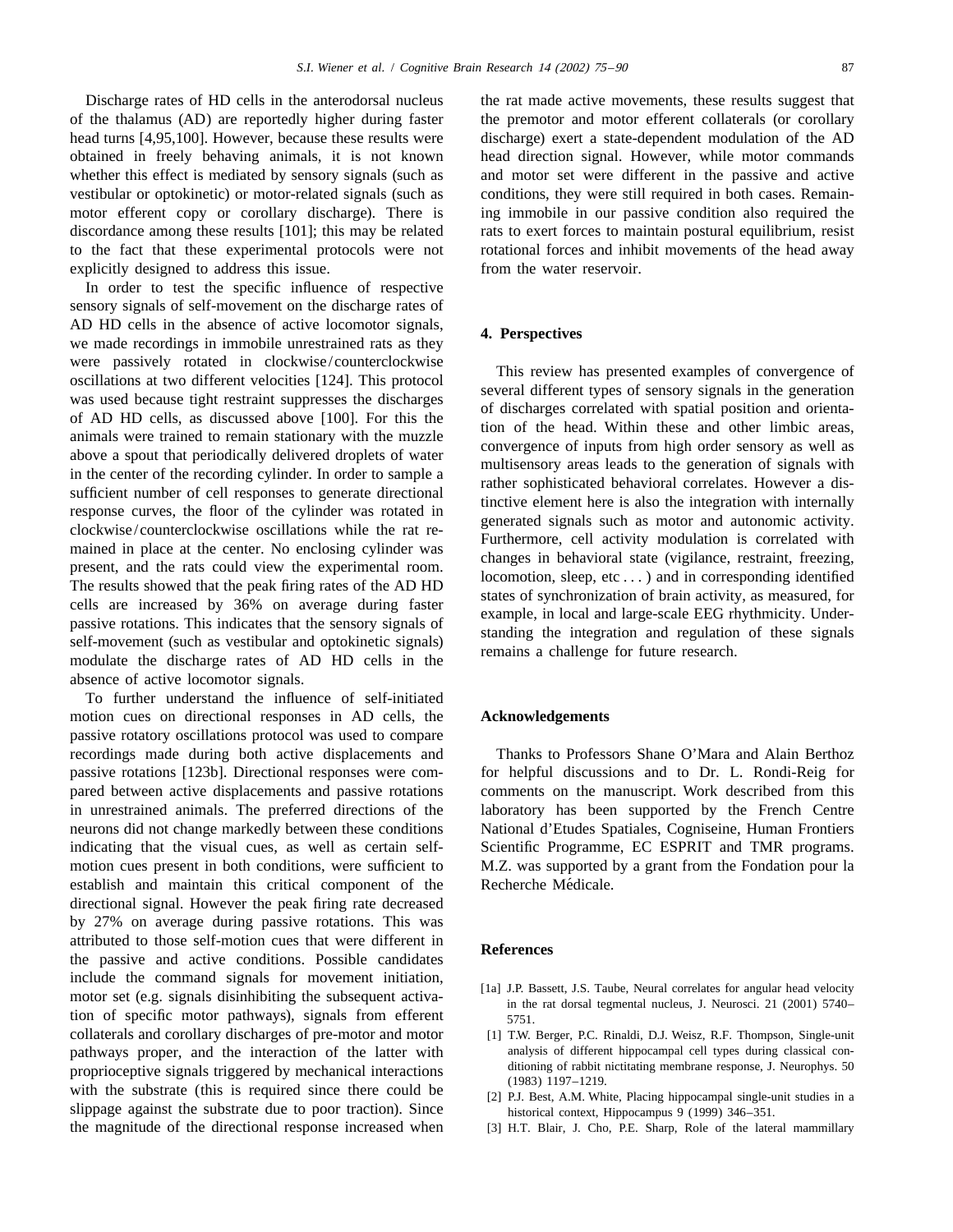- [4] H.T. Blair, P.E. Sharp, Anticipatory head direction signals in (1996) 385–398. anterior thalamus: evidence for a thalamocortical circuit that inte- [24] V.V. Gavrilov, S.I. Wiener, A. Berthoz, Discharge correlates of
- 110 (1996) 643–660. Behav. Neurosci. 113 (1999) 465–474.
- [6] R. Boyle, O. Pompeiano, Responses of vestibulospinal neurons to [26] J.P. Goodridge, P.A. Dudchenko, K.A. Worboys, E.J. Golob, J.S.
- [7] M.W. Brown, Effect of context on the response of single units (1998) 749–761. recorded from the hippocampal region of behaviourally trained [27] J.P. Goodridge, J.S. Taube, Preferential use of the landmark naviga-Plasticity and Memory Formation, Raven Press, New York, 1982, (1995) 1–12. pp. 557–573. [28] K.M. Gothard, W.E. Skaggs, K.M. Moore, B.L. McNaughton,
- response and object-place memory, Behav. Brain Res. 33 (1989) 825–835. 229–240. [29] J.A. Gray, N. McNaughton, in: 2nd Edition, The Neuropsychology
- Head-direction cells in the rat posterior cortex. I. Anatomical System, Oxford University Press, Oxford, 2000, p. 440. distribution and behavioral modulation, Exp. Brain Res. 101 (1994) [30] R.E. Hampson, J.D. Simeral, S.A. Deadwyler, Distribution of spatial
- [10] K. Cheng, A purely geometric module in the rat's spatial representa- (1999) 610–614. tion, Cognition 23 (1986) 149–178. [31] V. Henn, L.R. Young, C. Finley, Vestibular nucleus units in alert
- objects to control the firing fields of hippocampal place cells, J. (1974) 144–149. Neurosci. 17 (1997) 2531–2542. [32] L. Hermer, E.S. Spelke, A geometric process for spatial reorienta-
- [12] J. Delacour, O. Houcine, Conditioning to time: evidence for a role tion in young children, Nature 370 (1994) 57–59. of hippocampus from unit recording, Neuroscience 23 (1987) 87– [33] A.J. Hill, P.J. Best, Effects of deafness and blindness on the spatial
- [13] R. Dias, J.P. Aggleton, Effects of selective excitotoxic prefrontal (1981) 204–217. lesions on acquisition of nonmatching- and matching-to-place in the [34] R. Hirsh, The effect of septal input upon hippocampal unit response T-maze in the rat: differential involvement of the prelimbic-infralim- in normal conditions in rats, Brain Res. 58 (1973) 234–239. bic and anterior cingulate cortices in providing behavioural flexibili- [35] M.W. Jung, S.I. Wiener, B.L. McNaughton, Comparison of spatial
- [14] H. Eichenbaum, P.A. Dudchenko, E. Wood, M.L. Shapiro, H. Tanila, the rat, J. Neurosci. 14 (1994) 7347–7356. The hippocampus, memory and place cells: is it spatial memory or a [36] R.P. Kesner, Behavioral analysis of the contribution of the hip-
- and goal-approach correlates of hippocampal unit activity in rats [37] A. Khabbaz, M.S. Fee, J.Z. Tsien, D.W. Tank, A compact converg-716–732. Soc. Neurosci. Abs. 26 (2000) 984, Abstract.
- [16] H. Eichenbaum, S.I. Wiener, M.L. Shapiro, N.J. Cohen, The [38] J.J. Knierim, H. Kudrimoti, B.L. McNaughton, Hippocampal place ensemble activity, J. Neurosci. 9 (1989) 2764–2775. Neurosci. 15 (1995) 1648–1659.
- [17] A.S. Etienne, R. Maurer, F. Saucy, Limitations in the assessment of [39] J.J. Knierim, H. Kudrimoti, B.L. McNaughton, Interaction between
- information processing in the hippocampal formation of the behav- [40] V.A. Korshunov, S.I. Wiener, T.A. Korshunova, A. Berthoz, Sensory
- moving the stimuli on firing field positions, J. Gen. Physiol. 116 Neuroscience, Pergamon, Oxford, 1996, pp. 209-228. (2000) 191–209. [41] V.A. Korshunov, S.I. Wiener, T.A. Korshunova, A. Berthoz, Place-
- ment, Science 244 (1989) 1580–1582. 169–173.
- [21] T.C. Foster, E.P. Christian, R.E. Hampson, K.A. Campbell, S.A. [42] J.L. Kubie, J.B. Ranck Jr., Sensory-behavioral correlates in in-(1987) 86–96. Press, London, 1983, pp. 433–447.
- [22] V.V. Gavrilov, S.I. Wiener, A. Berthoz, Enhanced hippocampal theta [43] S. Laroche, S. Davis, T.M. Jay, Plasticity at hippocampal to Lett. 197 (1995) 239–241. consolidation, Hippocampus 10 (2000) 438–446.
- 

nucleus in the rat head direction circuit: a combined single unit enhance hippocampal theta rhythmic slow activity in awake rats recording and lesion study, Neuron 21 (1998) 1387–1397. passively transported on a mobile robot, Ann. NY Acad. Sci. 781

- grates angular head motion to compute head direction, J. Neurosci. hippocampal complex spike neurons in behaving rats passively 15 (1995) 6260–6270. displaced on a mobile robot, Hippocampus 8 (1998) 475–490.
- [5] H.T. Blair, P.E. Sharp, Visual and vestibular influences on head- [25] C. Gemmell, S.M. O'Mara, Medial prefrontal cortex lesions cause direction cells in the anterior thalamus of the rat, Behav. Neurosci. deficits in a variable-goal location task but not in object exploration,
	- sinusoidal rotation of the neck, J. Neurophysiol. 44 (1980) 633–649. Taube, Cue control and head direction cells, Behav. Neurosci. 112
	- monkeys, in: C. Ajmone Marsan, H. Matthies (Eds.), Neuronal tional system by head direction cells in rats, Behav. Neurosci. 109
- [8] P.M.B. Cahusac, Y. Miyashita, E.T. Rolls, Responses of hippocam- Binding of hippocampal CA1 neural activity to multiple reference pal formation neurons in the monkey related to delayed spatial frames in a landmark-based navigation task, J. Neurosci. 16 (1996)
- [9] L.L. Chen, L.-H. Lin, E.J. Green, C.A. Barnes, B.L. McNaughton, of Anxiety: An Enquiry into the Function of the Septo-Hippocampal
	- 8–23. and nonspatial information in dorsal hippocampus, Nature 402
- [11] A. Cressant, R.U. Muller, B. Poucet, Failure of centrally placed monkeys are also influenced by moving visual fields, Brain Res. 74
	-
	- 94. correlates of hippocampal unit activity in the rat, Exp. Neurol. 74
		-
	- ty, Eur. J. Neurosci. 12 (2000) 4457–4466. firing characteristics of units in dorsal and ventral hippocampus of
- memory place?, Neuron 23 (1999) 209-226. pocampus and parietal cortex to the processing of information: [15] H. Eichenbaum, M. Kuperstein, A. Fagan, J. Nagode, Cue-sampling interactions and dissociations, Hippocampus 10 (2000) 483–490.
	- performing an odor-discrimination task, J. Neurosci. 7 (3) (1987) ing-electrode microdrive for recording head direction cells in mice,
	- organization of spatial coding in the hippocampus: a study of neural fields, the internal compass, and the learning of landmark stability, J.
- path dependent information, Behaviour 106 (1988) 81-111. idiothetic cues and external landmarks in the control of place cells [18] J.D. Feigenbaum, E.T. Rolls, Allocentric and egocentric spatial and head direction cells, J. Neurosci. 80 (1998) 425–446.
- ing primate, Psychobiology 19 (1991) 21–40. influences on hippocampal complex spike cell discharge correlates, [19] A.A. Fenton, G. Csizmadia, R.U. Muller, Conjoint control of in: T. Ono, B.L. McNaughton, E.T. Molotchnikoff, E.T. Rolls, H. hippocampal place cell firing by two visual stimuli. I. The effects of Nishijo (Eds.), Perception, Memory and Emotion: Frontier in
- [20] T.C. Foster, C.A. Castro, B.L. McNaughton, Spatial selectivity of and behavior-independent sensory triggered discharges in rat hiprat hippocampal neurons: dependence on preparedness for move- pocampal CA1 complex spike cells, Exp. Brain Res. 109 (1996)
	- Deadwyler, Sequential dependencies regulate sensory evoked re- dividual hippocampus neurons in three situations: space and context, sponses of single units in the rat hippocampus, Brain Res. 408 in: W. Seifert (Ed.), Neurobiology of the Hippocampus, Academic
	- EEG during whole body rotations in awake restrained rats, Neurosci. prefrontal cortex synapses: dual roles in working memory and
- [23] V.V. Gavrilov, S.I. Wiener, A. Berthoz, Whole body rotations [44] S. Leutgeb, K.E. Ragozzino, S.J.Y. Mizumori, Convergence of head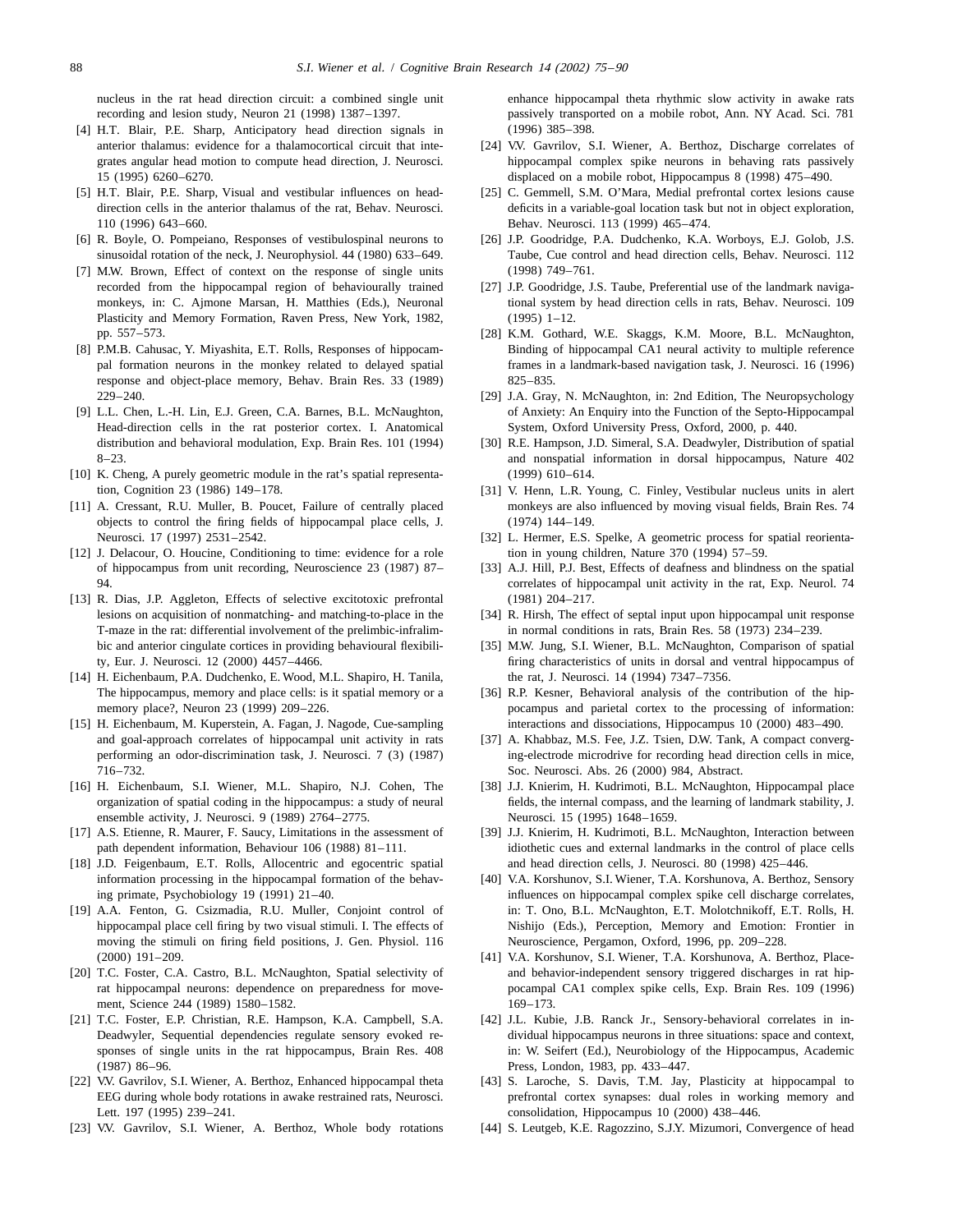Neuroscience 100 (2000) 11–19. 573–590.

- [45] P. Lipa, C.A. Barnes, B.L. McNaughton, Hippocampal pyramidal [68] J. O'Keefe, J. Dostrovsky, The hippocampus as a spatial map: poor environments, Soc. Neurosci. Abs. 26 (2000) 982, Abstract. Brain Res. 34 (1971) 171–175.
- [46] E.J. Markus, C.A. Barnes, B.L. McNaughton, V.L. Gladden, W.E. [69] J. O'Keefe, L. Nadel, The hippocampus as a cognitive map, Behav. Skaggs, Spatial information content and reliability of hippocampal Brain Sci. 2 (1979) 487–533. CA1 neurons: effects of visual input, Hippocampus 4 (1994) 410– [70] J. O'Keefe, M.L. Recce, Phase relationship between hippocampal
- [47] E.J. Markus, B.L. McNaughton, C.A. Barnes, J.C. Green, J. Meltzer, 317–330. Head direction cells in the dorsal presubiculum integrate both visual [71] J. O'Keefe, A. Speakman, Single unit activity in the rat hippocam-185. [72] S.M. O'Mara, Spatially selective firing properties of hippocampal
- lation disrupts spatial learning in fornix-lesioned rats, Behav. (1995) 253–274. Neurosci. 102 (1988) 35–42. [73] S.M. O'Mara, E.T. Rolls, A. Berthoz, R.P. Kesner, Neurons
- spatial trace conditioning, Hippocampus 9 (1999) 385–396. Neurosci. 14 (1994) 6511–6523.
- [50] T.J. McHugh, K.I. Blum, J.Z. Tsien, T. Tonegawa, M.A. Wilson, [74] D.S. Olton, M. Branch, P.J. Best, Spatial correlates of hippocampal Impaired hippocampal representation of space in CA1-specific unit activity, Exp. Neurol. 58 (1978) 387–409. NMDAR1 knockout mice, Cell 87 (1996) 1339–1349. [75] T. Ono, K. Nakamura, H. Nishijo, S. Eifuku, Monkey hippocampal
- Jung, J.J. Knierim, H. Kudrimoti, Y. Qin, W.E. Skaggs, M. Suster, 70 (1993) 1516–1529. K.L. Weaver, Deciphering the hippocampal polyglot: the hippocam- [76] T. Otto, H. Eichenbaum, Neural activity in the hippocampus during
- landmark learning, and the sense of direction: a neurophysiological (1992) 323–334. and computational hypothesis, J. Cogn. Neurosci. 3 (1991) 190– [77] B. Poucet, E. Save, P.-P. Lenck-Santini, Sensory and memory
- [53] B.L. McNaughton, R.G.M. Morris, Hippocampal synaptic enhance- 95–111. ment and information storage within a distributed memory system, [78] G.J. Quirk, R.U. Muller, J.L. Kubie, The firing of hippocampal place
- [54] S.W. Miller, P.M. Groves, Sensory evoked neuronal activity in the 10 (1990) 2008–2017. hippocampus before and after lesions of the medial septal nuclei, [79] J.B. Ranck Jr., Head-direction cells in the deep cell layers of dorsal
- [55] M. Mittelstaedt, H. Mittelstaedt, Homing by path integration in a 599, Abstract. mammal, Naturwissenschaften 67 (1980) 566. [80] I.P. Riches, F.A.W. Wilson, M.W. Brown, The effects of visual
- rats, J. Neurosci. 13 (1993) 4015–4028. cortex of the primate, J. Neurosci. 11 (1991) 1763–1779.
- 681–683. 206–219.
- [58] R.U. Muller, A quarter of a century of place cells, Neuron 17 (1996) [82] E.T. Rolls, P.M.B. Cahusac, J.D. Feigenbaum, Y. Miyashita, Re-
- 
- sci. 7 (1987) 1935–1950. University Press, New York, 1993, pp. 276–300.
- properties and functional significance, Curr. Opin. Neurobiol. 6 hippocampal complex, Hippocampus 5 (1995) 409–424. (1996) 196–206. [85] E.T. Rolls, A. Treves, Neural Networks and Brain Function, Oxford
- [62] H. Nishijo, T. Ono, S. Eifuku, R. Tamura, The relationship between University Press, Oxford, 1998. monkey hippocampus place-related neural activity and action in [86] A. Rotenberg, M. Mayford, R.D. Hawkins, E.R. Kandel, R.U.
- hippocampal neuron responses related to recognition and memory in hippocampus, Cell 87 (1996) 1351–1361. monkey, Prog. Brain Res. 95 (1993) 339–357. [87] A. Rotenberg, R.U. Muller, Variable place-cell coupling to a
- 
- [65] J. O'Keefe, Do hippocampal pyramidal cells signal non-spatial as 1505–1513.
- of hippocampal neurons, Nature 381 (1996) 425–428. rat, J. Neurosci. 14 (1994) 2606–2623.
- 

direction and place information in the CA1 region of hippocampus, moving rat: why they fire where they fire, Exp. Brain Res. 31 (1978)

- cells show indistinguishable firing properties in local cue rich and preliminary evidence from unit activity in the freely-moving rat,
	-
- 421. place units and the EEG theta rhythm, Hippocampus 3 (1993)
- and angular velocity information, Soc. Neurosci. Abs. 16 (1990) pus during a spatial memory task, Exp. Brain Res. 68 (1987) 1–27.
- [48] B.L. Matthews, K.A. Campbell, S.A. Deadwyler, Rotational stimu- formation neurons in rodents and primates, Prog. Neurobiol. 45
- [49] M.D. McEchron, J.F. Disterhoft, Hippocampal encoding of non- responding to whole-body motion in the primate hippocampus, J.
	-
- [51] B.L. McNaughton, C.A. Barnes, J.L. Gerrard, K. Gothard, M.W. neurons related to spatial and non-spatial functions, J. Neurophys.
- pus as a path integration system, J. Exp. Biol. 199 (1996) 173–185. delayed non-match to sample performance in rats: evidence for [52] B.L. McNaughton, L.L. Chen, E.J. Markus, 'Dead reckoning', hippocampal processing in recognition memory, Hippocampus 2
	- 201. properties of hippocampal place cells, Rev. Neurosci. 11 (2000)
	- Trends Neurosci. 10 (1987) 408–415. cells in the dark depends on the rat's recent experience, J. Neurosci.
	- Physiol. Behav. 18 (1977) 141–146. presubiculum in freely moving rats, Soc. Neurosci. Abs. 10 (1984)
- [56] S.J.Y. Mizumori, J.D. Williams, Directionally selective mnemonic stimulation and memory on neurons of the hippocampal formation properties of neurons in the lateral dorsal nucleus of the thalamus of and the neighboring parahippocampal gyrus and inferior temporal
- [57] R.G. Morris, P. Garrud, J.N. Rawlins, J. O'Keefe, Place navigation [81] R.G. Robertson, E.T. Rolls, P. Georges-Francois, S. Panzeri, Head impaired in rats with hippocampal lesions, Nature 297 (1982) direction cells in the primate pre-subiculum, Hippocampus 9 (1999)
- 813–822. sponse of single neurons in the hippocampus of the macaque related [59] R.U. Muller, J.L. Kubie, The effects of changes in the environment to recognition memory, Exp. Brain Res. 93 (1993) 299–306.
- on the spatial firing of hippocampal complex-spike cells, J. Neuro- [83] E.T. Rolls, S.M. O'Mara, Neurophysiological and theoretical analysci. 7 (1987) 1951–1968. Sis of how the primate hippocampus functions in memory, in: T. [60] R.U. Muller, J.L. Kubie, J.B. Ranck Jr., Spatial firing patterns of Ono, L.R. Squire, M. Raichle, D. Perret, M. Fukuda (Eds.), Brain hippocampal complex-spike cells in a fixed environment, J. Neuro- Mechanisms of Perception: From Neuron to Behavior, Oxford
- [61] R.U. Muller, J.B. Ranck Jr., J.S. Taube, Head direction cells: [84] E.T. Rolls, S.M. O'Mara, View-responsive neurons in the primate
	-
- space, Neurosci. Lett. 226 (1997) 57–60. Muller, Mice expressing activated CaMKII lack low frequency LTP [63] H. Nishijo, T. Ono, R. Tamura, K. Nakamura, Amygdalar and and do not form stable place cells in the CA1 region of the
- [64] J. O'Keefe, Place units in the hippocampus of the freely moving rat, continuously viewed stimulus: evidence that the hippocampus acts Exp. Neurol. 51 (1976) 78–109. as a perceptual system, Phil. Trans. R. Soc. Lond. B 352 (1997)
- well as spatial information?, Hippocampus 9 (1999) 352–364. [88] Y. Sakurai, Involvement of auditory cortical and hippocampal [66] J. O'Keefe, N. Burgess, Geometric determinants of the place fields neurons in auditory working memory and reference memory in the
- [67] J. O'Keefe, D.H. Conway, Hippocampal place units in the freely [89] E. Save, A. Cressant, C. Thinus-Blanc, B. Poucet, Spatial firing of